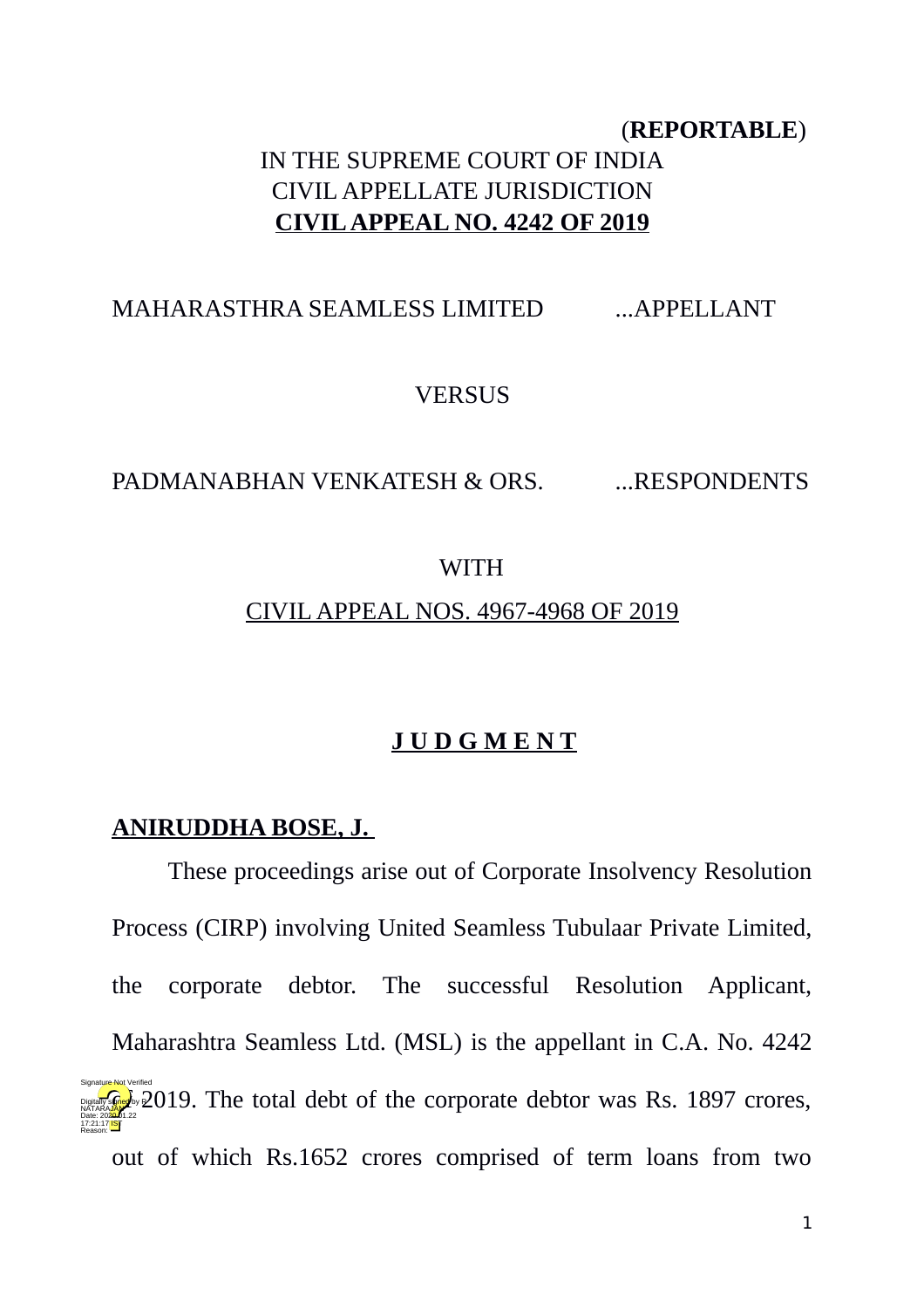entities of Deutsche Bank. These are DB International (Asia) Limited and Deutsche Bank AG, Singapore Branch. There was also debt on account of working capital borrowing of Rs. 245 crores from another bank, being Indian Bank. Said Indian Bank is the initiator of the CIRP, who filed an application under Section 7 of the Insolvency and Bankruptcy Code, 2016 (the Code). DB International (Asia Ltd.) is the appellant in C.A. No.4967-68 of 2019. A concern by the name of UMW had provided corporate guarantee to Deutsche Bank, Singapore as collateral to the said term loan. The Adjudicating Authority, the National Company Law Tribunal, Hyderabad Bench (NCLT) by an order passed on  $21^{st}$  January, 2019 approved the resolution plan submitted by MSL in an application filed by the Resolution Professional. This resolution plan included an upfront payment of Rs. 477 crores. Ancillary directions were issued by the Adjudicating Authority while giving approval to the said resolution plan with the finding that the said plan met all the requirements of Section 30(2) of the Code. This order was carried up in appeal before the National Company Law Appellate Tribunal (NCLAT), being the Appellate Authority under the Code by two persons who were parties before the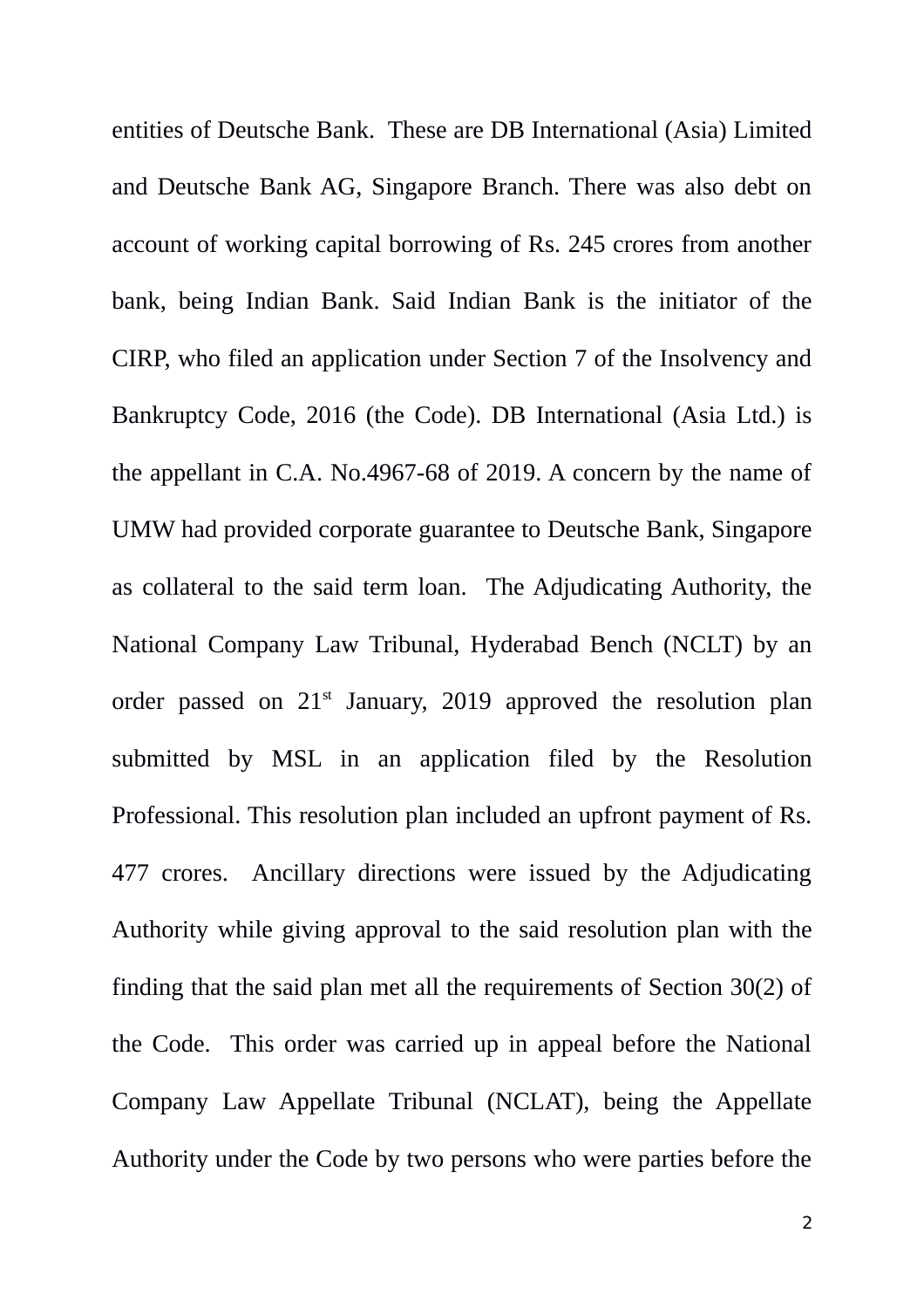NCLT. They were one of the promoters of the corporate debtor, Padmanabhan Venkatesh and the Indian Bank. These appeals were registered as Company Appeal (AT) (Insol.) Nos. 128 & 247 of 2019. The appellant in Company Law (AT) (Insol.) No. 128/2019 was said Padmanabhan Venkatesh. The appellant in Company Law (AT) (Insol.) No. 247 of 2019 was the Indian Bank. These two appeals were heard with another appeal filed by the successful Resolution Applicant (MSL) against an order of the Adjudicating Authority passed on 28<sup>th</sup> February 2019. The MSL's appeal was registered as Company Appeal (AT) (Insol.) No. 220 of 2019.

2. This appeal by MSL was in connection with I.A. No. 125 of 2019 filed by them in CP(IB) No. 49/7/HDB/2017. In that application, MSL sought directions upon the corporate debtor as also the police and administrative authorities for effective implementation of the resolution plan. Grievance of MSL in that proceeding was that they were not being given access to the assets of the corporate debtor. The Adjudicating Authority, while disposing of the application, directed, inter-alia:-

3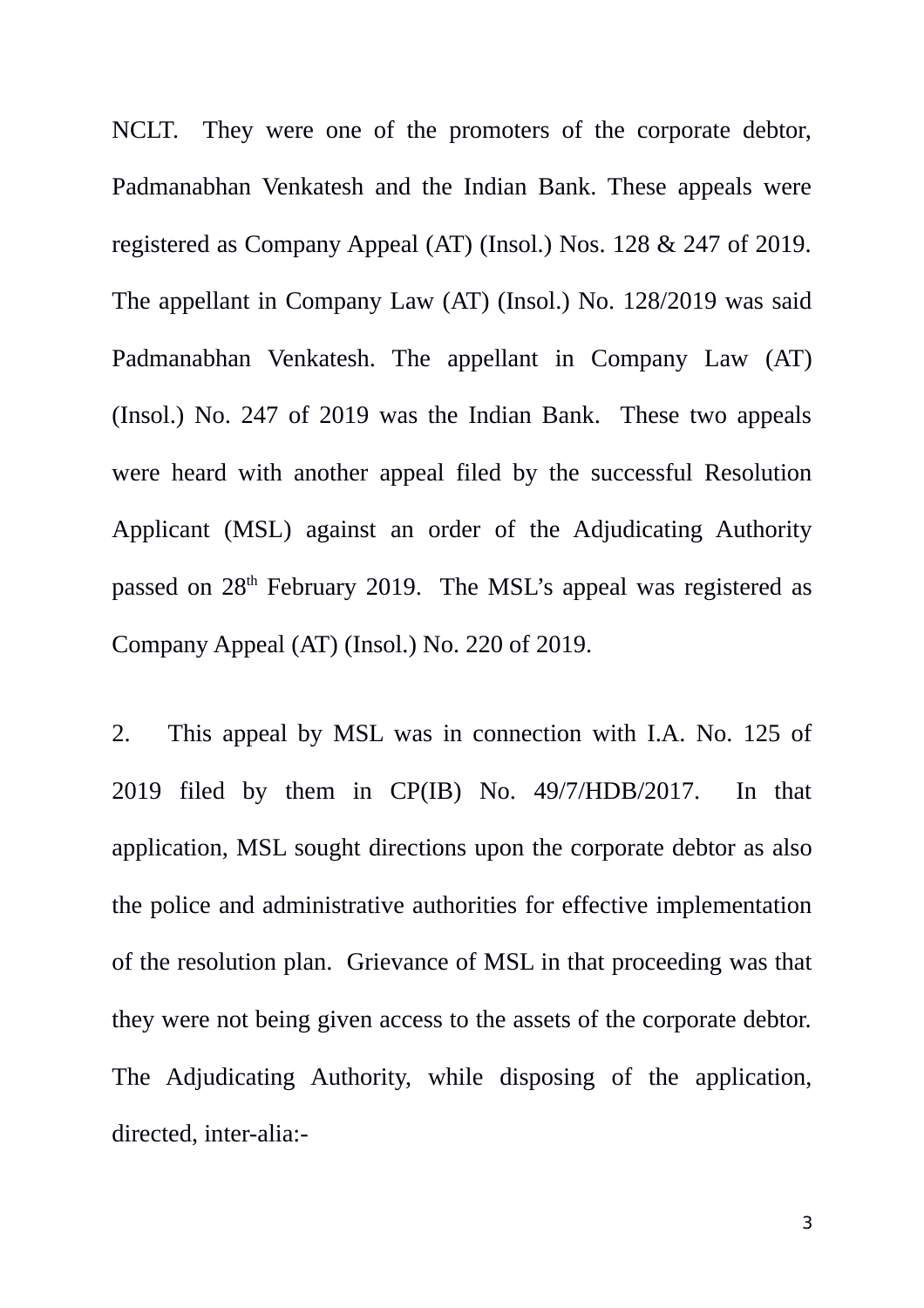"20. Even though appeal is preferred by Respondent No.5 to the Hon'ble NCLAT, there is no stay and the appeal is coming up for hearing on 07.03.2019. The implementation of this Plan is subject to the outcome of the Appeal. Therefore, a direction can be given to the concerned to extend cooperation to the Applicant herein in implanting the Resolution Plan of the Corporate Debtor Company and it is only subject to the outcome of the Appeal which is pending before Hon'ble NCLAT.

21. A direction cannot be given to the Superintendent of Police and Collector because by the date of Application, the Applicant has not deposited the bid amount. Therefore, at the first instance direction can be given to all concerned of the Corporate Debtor Company to extend all cooperation to the Applicant. It is always open to the Applicant to approach the Tribunal for suitable direction, if so required.

22. In the result, Application is disposed of directing the concerned of the Corporate Debtor Company to extend all cooperation to the Applicant herein in implementing the Resolution Plan and it is open to Resolution Applicant to approach the Tribunal for necessary direction subsequent to this order, if so required." (quoted verbatim)

3. In the common order dated  $8<sup>th</sup>$  April 2019 in the aforesaid

appeals, the Appellate Tribunal, inter-alia, observed and held:-

"45. 'M/s. Maharashtra Seamless Ltd.' ('Successful Resolution Applicant') has taken plea that out of verified claims of Rs.2,02,88,948/-, and is willing to pay the verified 'Operational Creditors' at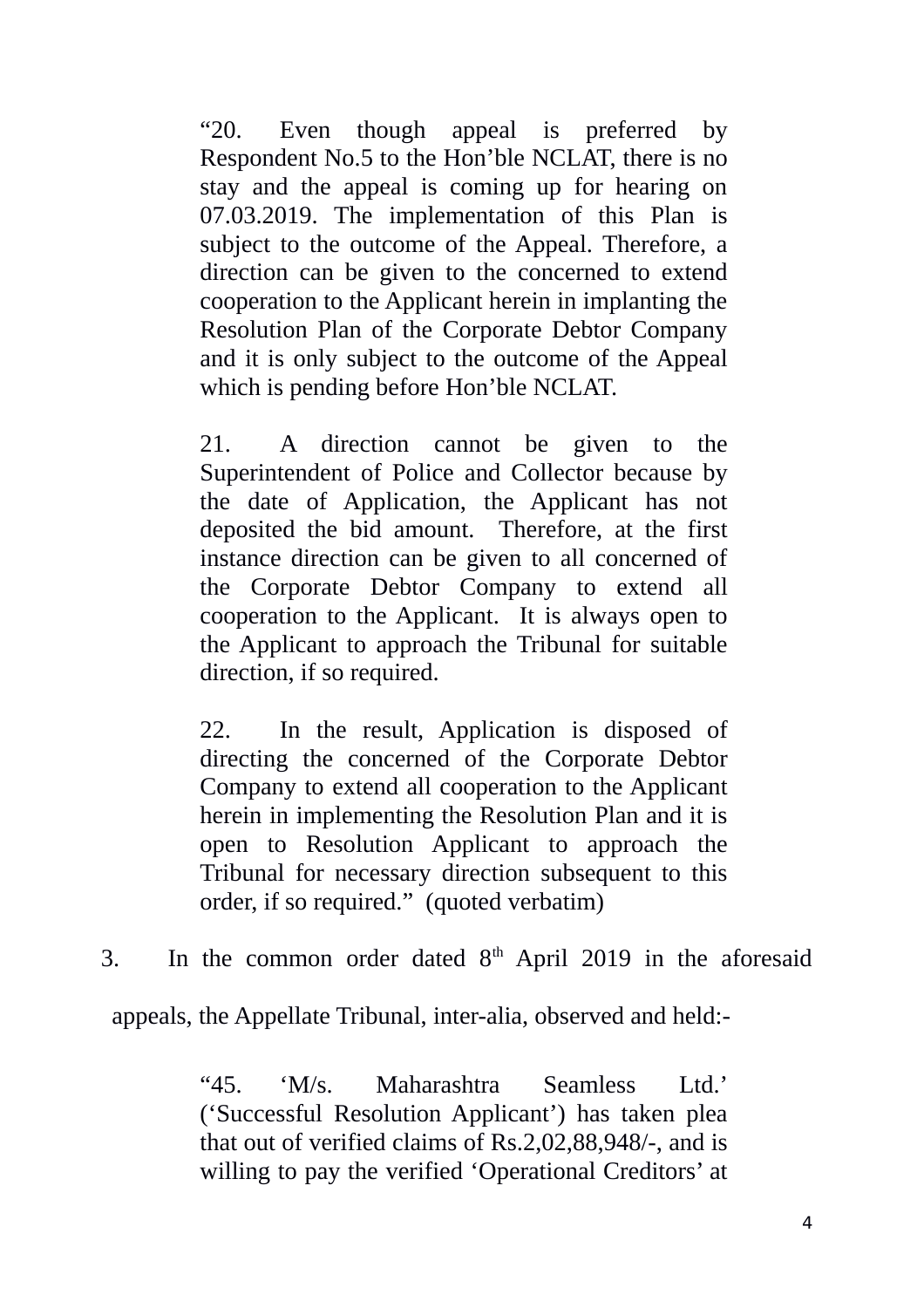the same percentage as that of the 'Financial Creditors' i.e. 25% which shall be paid within 30 days of the 'Successful Resolution Applicant' getting clear and unfettered possession of and rights to the 'Corporate Debtor'. The 25% of verified claim of Rs.2,02,88,948/- is Rs. 50,72,237/- approximately, therefore, even if such offer is accepted then it will be Rs.577,50,237/- i.e. Rs.578 Crores approximately, which is also much less than the liquidation value of Rs.597.54 Crores.

46. Taking into consideration the nature of the case, we are of the view that 'M/s. Maharashtra Seamless Ltd.' should increase upfront payment of Rs.477 Crores as proposed to the 'Financial Creditors', 'Operational Creditors' and other Creditors to Rs.597.54 Crores by paying additional Rs. 120.54 Crores approximately to make it at par with the average liquidation value of Rs.597.54 Crores. If the upfront amount is increased to Rs.597.54 Crores, the total amount should be distributed amongst the 'Financial Creditors' and the 'Operational Creditors' at same ratio as suggested. As per suggestion of the 'Resolution Applicant', the 'Operational Creditors' can be given same percentage of amount as allocated to the 'Financial Creditors'.

47. If the 'Resolution Applicant' fails to undertake the payment of additional amount of Rs.120.54 Crores in addition to Rs.477 Crores thereby raising it to Rs.597.54 Crores (total) and deposit the amount in the Escrow Account within 30 days in such case, the impugned order of approval of the 'Resolution Plan' be treated to be set aside. Thereafter, the Adjudicating Authority will pass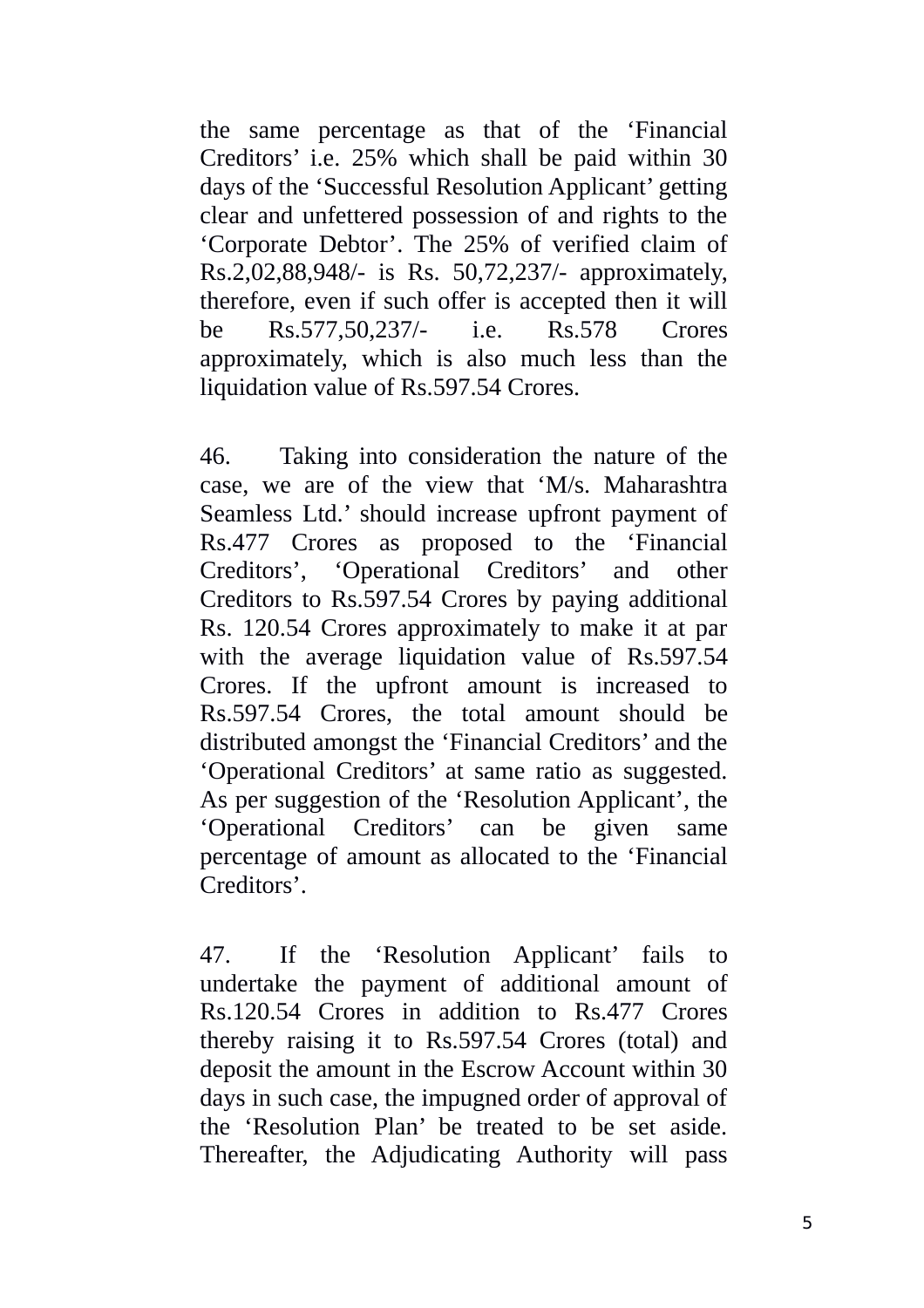appropriate order in accordance with law." (quoted verbatim)

4. So far as the appeal of MSL before the Appellate Authority is concerned, the same had direct correlation with the other two appeals. In this appeal, it was held and observed by the NCLAT:-

> "54. In the present case, we find that the 'Resolution Plan' is against the statement and object of the 'I&B Code' and, therefore, we have directed M/s. Maharashtra Seamless Limited' to modify the plan. Till the plan is modified, as ordered above, 'M/s. Maharashtra Seamless Limited' cannot take over the 'Corporate Debtor' without complying with the direction as given and recorded above.

> 55. However, it does not mean that the Promoters/ Ex-Directors will create hindrance in the matter of taking over the premises and plant of the 'Corporate Debtor' which for the present should be taken over by the 'Resolution Professional'. The Adjudicating Authority will direct the 'Resolution Professional' to take over the possession of the plant and offices and other premises and assets of the 'Corporate Debtor' to ensure that the assets remain intact till the plan is improved by the 'Resolution Applicant' in a manner as directed above. For taking over such possession, the Adjudicating Authority will direct the concerned District Collector and the Superintendent of Police of the District to provide necessary force to enable the 'Resolution Professional' to take over the premises and plant of the 'Corporate Debtor' and all the moveable and immoveable assets.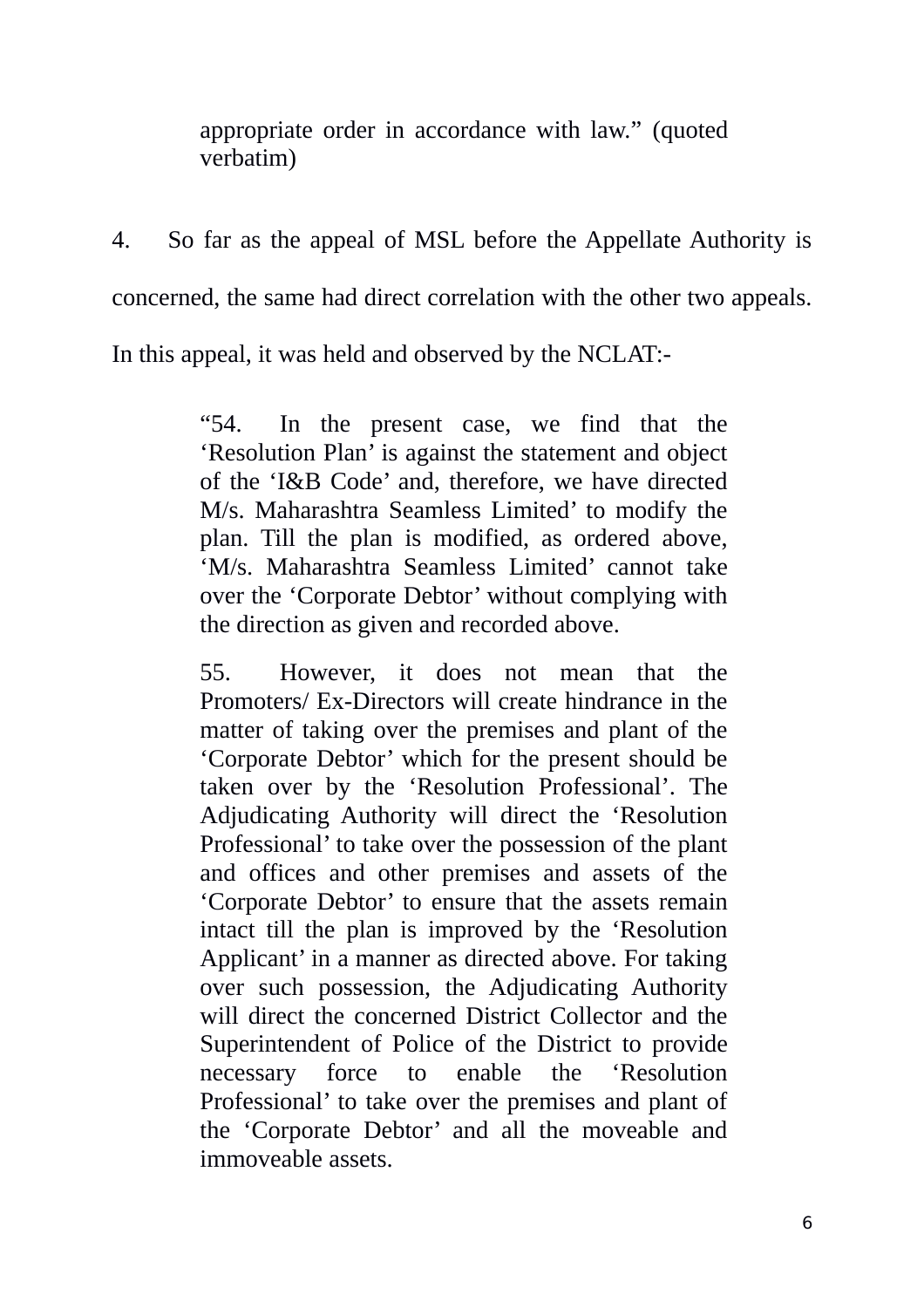56. If the 'Resolution Applicant' modifies the 'Resolution Plan', as ordered above and deposits another sum of Rs.120.54 Crores within 30 days, by improving the plan, the Adjudicating Authority will allow 'M/s. Maharashtra Seamless Limited' to take over the possession of the 'Corporate Debtor' including its moveable and immoveable assets and the plant. On failure, the plan approved in favour of 'M/s. Maharashtra Seamless Ltd.' deemed to be set aside and the Adjudicating Authority will pass appropriate order in accordance with law."

(quoted verbatim)

5. There is an application registered as I.A. No. 115118 of 2019, taken out by MSL in connection with their own appeal before us. In this application, they have, in substance, sought refund of the sum deposited in terms of the resolution plan alongwith interest. In this application, MSL has also applied for withdrawal of the resolution plan. Their grievance is that in order to take over the corporate debtor, they had availed of substantial term loan facility and deposited the sum of Rs.477 crores for resolution of the corporate debtor in a designated escrow account on 19th February, 2019 but because of delay in implementation of the resolution plan, they were compelled to bear the interest burden. It is also their case that the export orders they had accepted in anticipation of successful implementation of the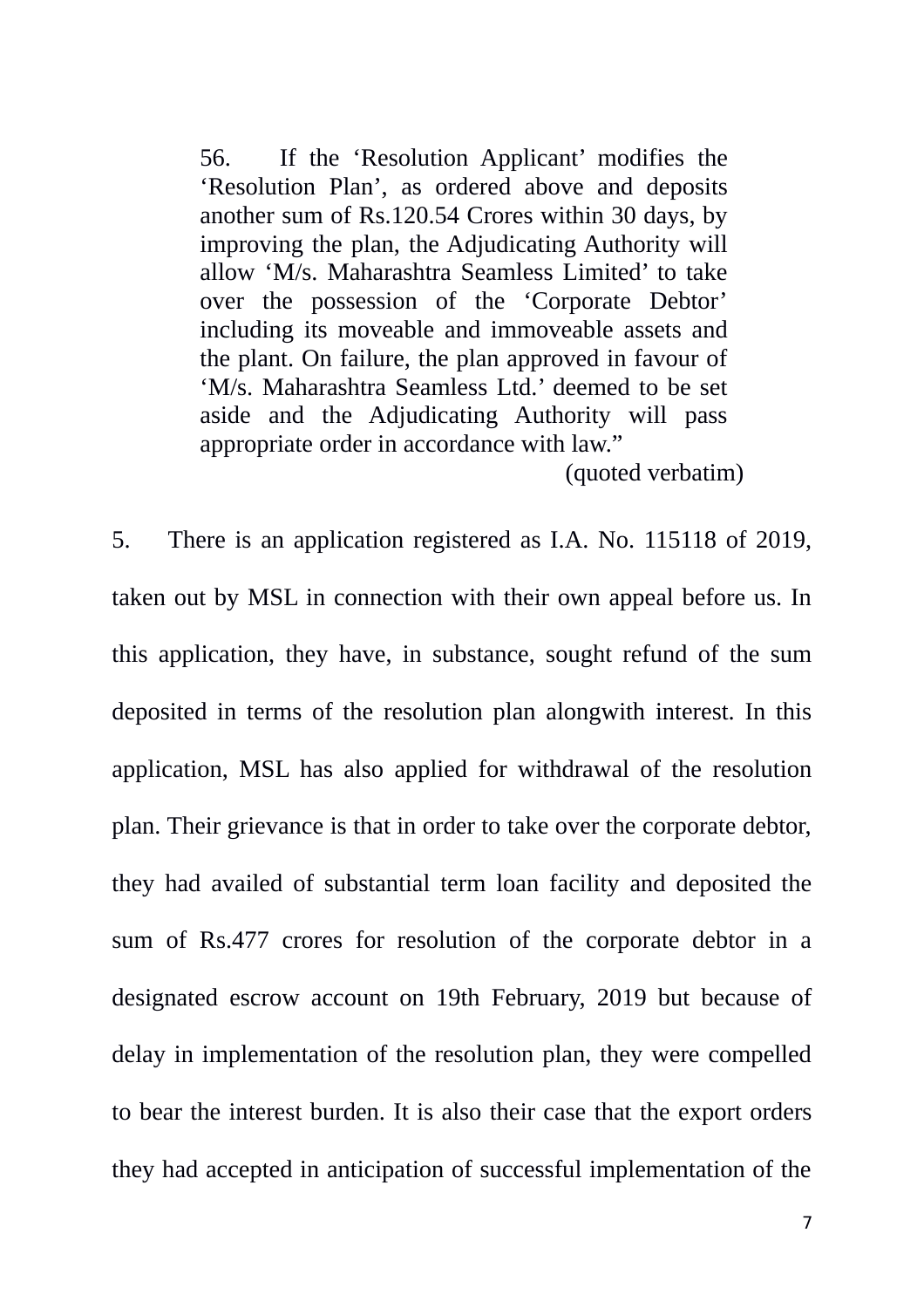resolution plan were cancelled as a result of which takeover of the corporate debtor had become unworkable.

6. The application of the Indian Bank under Section 7 of the Code was filed on 12<sup>th</sup> June 2017. An Interim Resolution Professional was appointed initially, who was changed later in the proceeding. The Resolution Professional on  $10<sup>th</sup>$  January, 2018, issued invitation calling applications from interested parties by  $28<sup>th</sup>$  February, 2018. This timeline was subsequently extended from time to time, and altogether four resolution plans were placed before the Committee of Creditors (CoC). This Committee was constituted on  $18<sup>th</sup>$  August 2017 by the Interim Resolution Professional. One of these plans was by MSL. The other Resolution Applicant whose offer was considered was M/s. Area Projects Consultants Private Limited. MSL had offered upfront payment of Rs.477 crores. The resolution plan of MSL was approved by the financial creditors having 87.10% of the voting shares. This voting block consisted of the two aforesaid Deutsche Bank entities. The Deutsche Bank International (Asia) Limited had 73.40% vote share and the Indian Bank had 12.90% voting share in CoC.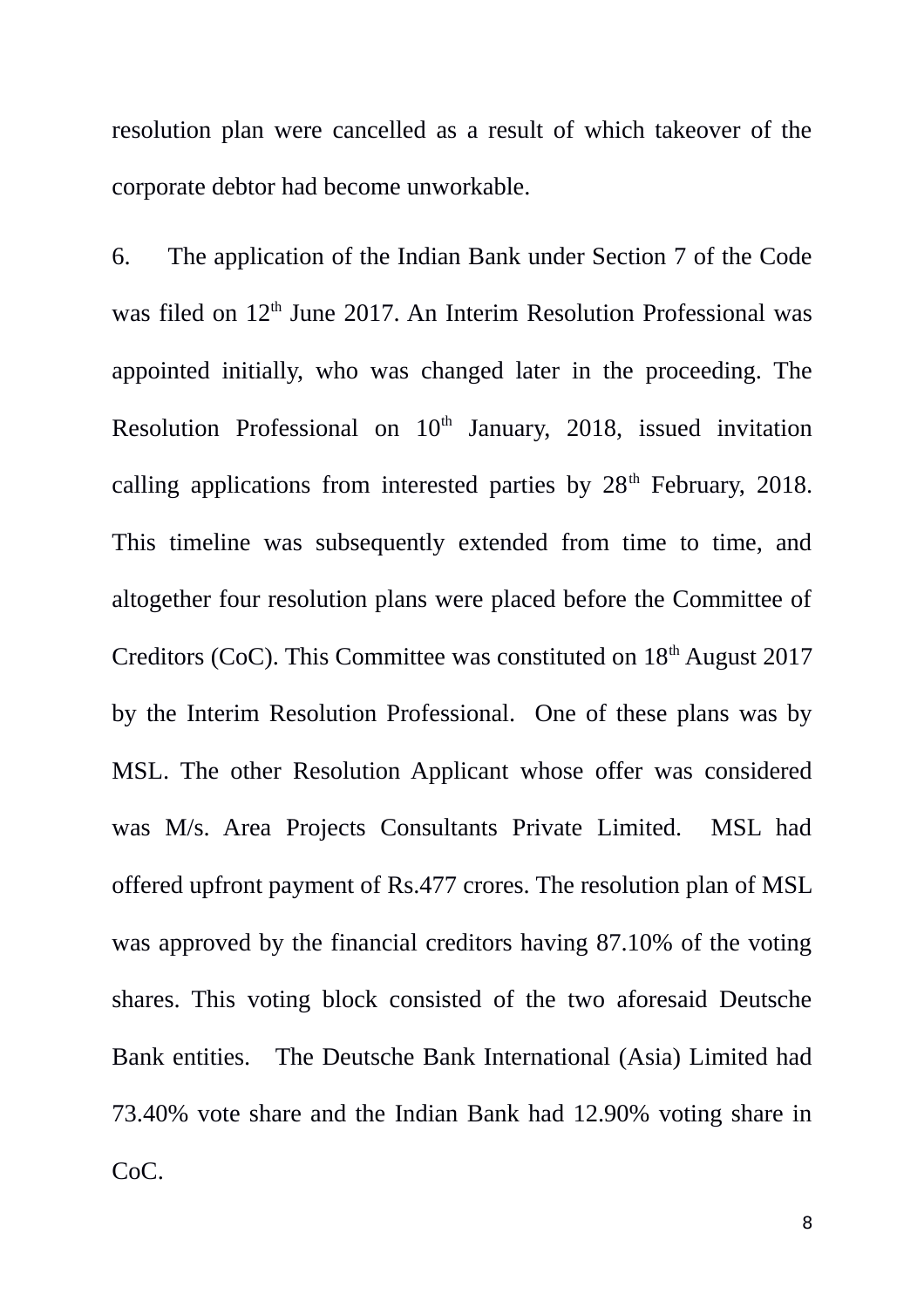7. Two registered valuers being K. Vijay Bhasker Reddy and P. Madhu were initially appointed for determining the value of the corporate debtor. Their valuations were to the tune of Rs.681 crores and Rs.513 crores respectively. On account of substantial difference in their valuations, the Committee appointed a third valuer, Duff and Phelps. They valued the Corporate debtor at Rs.352 crores. The Committee thereafter took into consideration the average of the two closest estimates of valuation by P. Madhu and Duff and Phelps and liquidation value was assessed to be Rs.432.92 crores.

8. Subsequently, an application was filed before the Adjudicating Authority by the Resolution Professional in which he sought approval of the resolution plan. That application was disposed of by the Adjudicating Authority by an order passed on  $28<sup>th</sup>$  September, 2018, inter-alia, directing the Resolution Professional to re-determine the liquidation value of the corporate debtor by taking into consideration the first and second valuation of P. Madhu and K. Vijay Bhaskar. It was, inter alia, directed in this order of  $28<sup>th</sup>$  September, 2018:-

> "(2) The Resolution Professional shall convene a meeting of CoC to place the qualified Resolution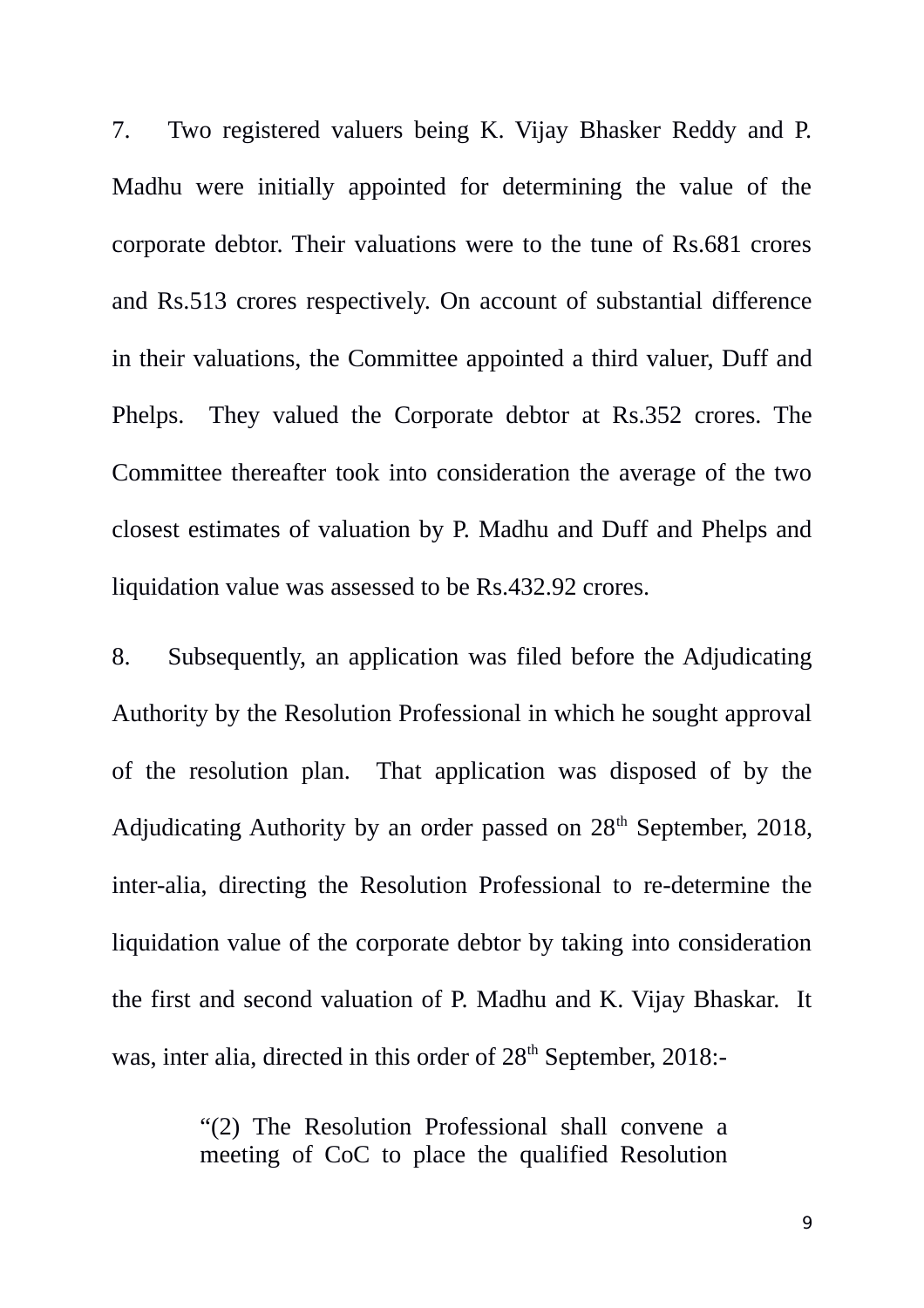Plans along with Resolution Plan of MSL before CoC for reconsideration, in the light of revised liquidation value of the Corporate Debtor Company. (3) 30 days' time is excluded from the CIRP period with effect from today for completing the above direction. (4) The Resolution Professional is directed to allow Directors / Suspended Board to participate in the CoC meetings and permit them to express their views and suggestions and record the same in the Minutes of the meeting of the CoC."

9. Revised valuation of the corporate debtor was made, enhancing the same to Rs.597.54 crores from Rs.432.92 crores. In its  $9<sup>th</sup>$  meeting held on 16<sup>th</sup> October, 2018, the Committee took into consideration the revised valuation and on majority voting approved again the resolution plan of MSL. The directors of suspended Board were given opportunity to express their views and suggestions before the Committee.

10. The order of the Adjudicating Authority passed on  $28<sup>th</sup>$ September 2018 was appealed against by MSL before NCLAT. This appeal was registered as Company Appeal (AT) (Insolvency) No.637 of 2018. That appeal was disposed of by the Tribunal on  $12<sup>th</sup>$ November 2018 with the following observation and direction:-

10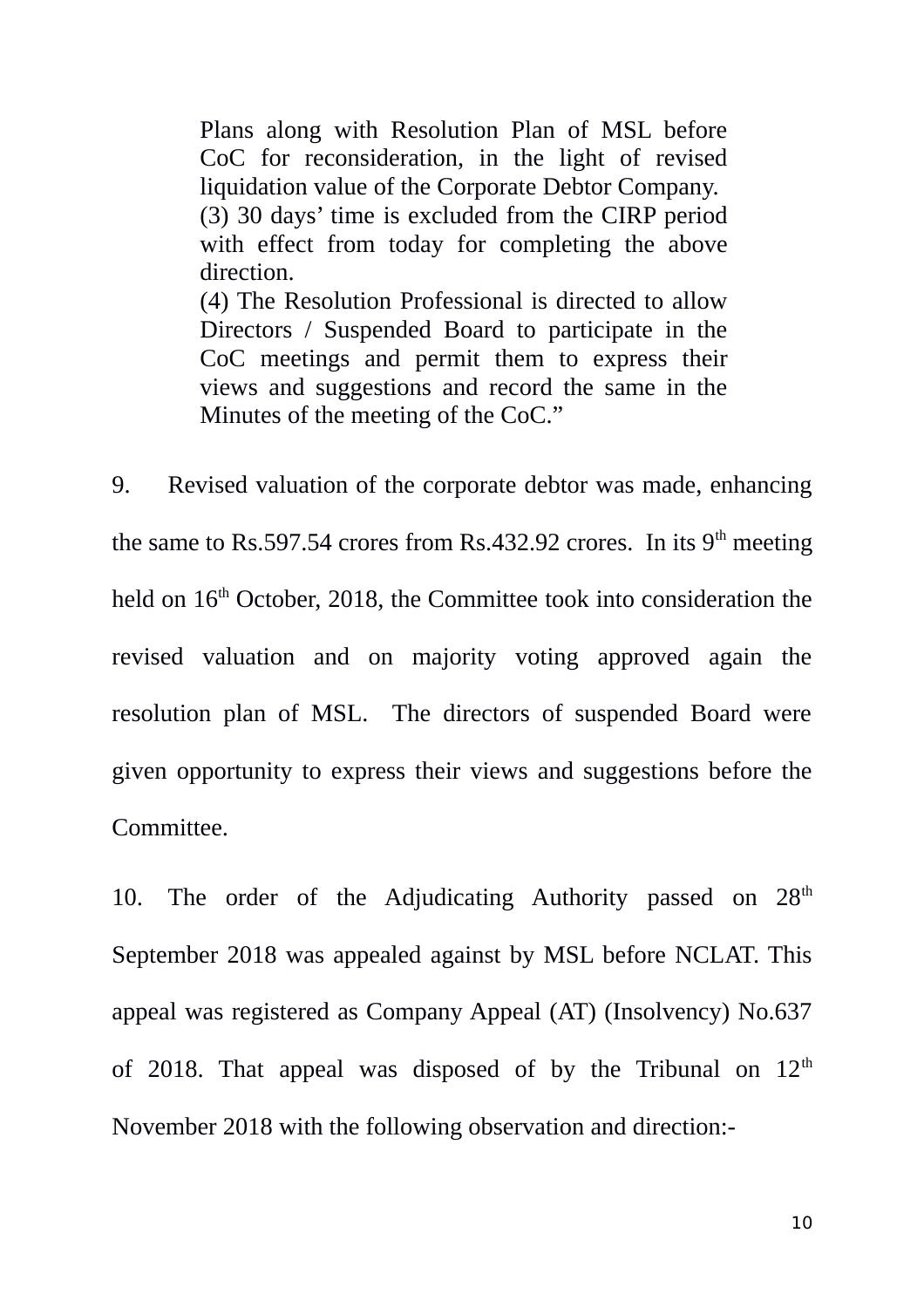"Learned counsel appearing on behalf of the member of the 'Committee of Creditors' submits that during the pendency of this appeal in compliance of the order of the Adjudicating Authority, revised liquidation value was taken into consideration by the 'Committee of Creditors' whereinafter the 'resolution plan of the appellant' – 'Maharashtra Seamless Ltd.' has been approved. It is also accepted by the learned counsel appearing on behalf of the 'Resolution Professional' and the learned counsel appearing on behalf of the appellant. In view of the aforesaid position, we are not inclined to deliberate on the question as raised in the present appeal, which may be answered in some other case. The Adjudicating Authority is now required to pass order under Section 31 of the I&B Code without granting unnecessary adjournments to any of the party uninfluenced by its earlier order, which is under challenge. The appeal is disposed of with aforesaid observations and directions." (quoted verbatim)

11. Before disposal of Company Appeal (AT) (Insolvency) No.637 of 2018, on 25<sup>th</sup> October 2018 the resolution professional had filed an application (I.A.No.472/2018) before the Adjudicating Authority seeking approval of the resolution plan as per the decision in the  $9<sup>th</sup>$ meeting of the committee held on  $16<sup>th</sup>$  October 2018. We have referred to the outcome of the said meeting earlier in this judgment. The order of the Adjudicating Authority was issued on  $21<sup>st</sup>$  January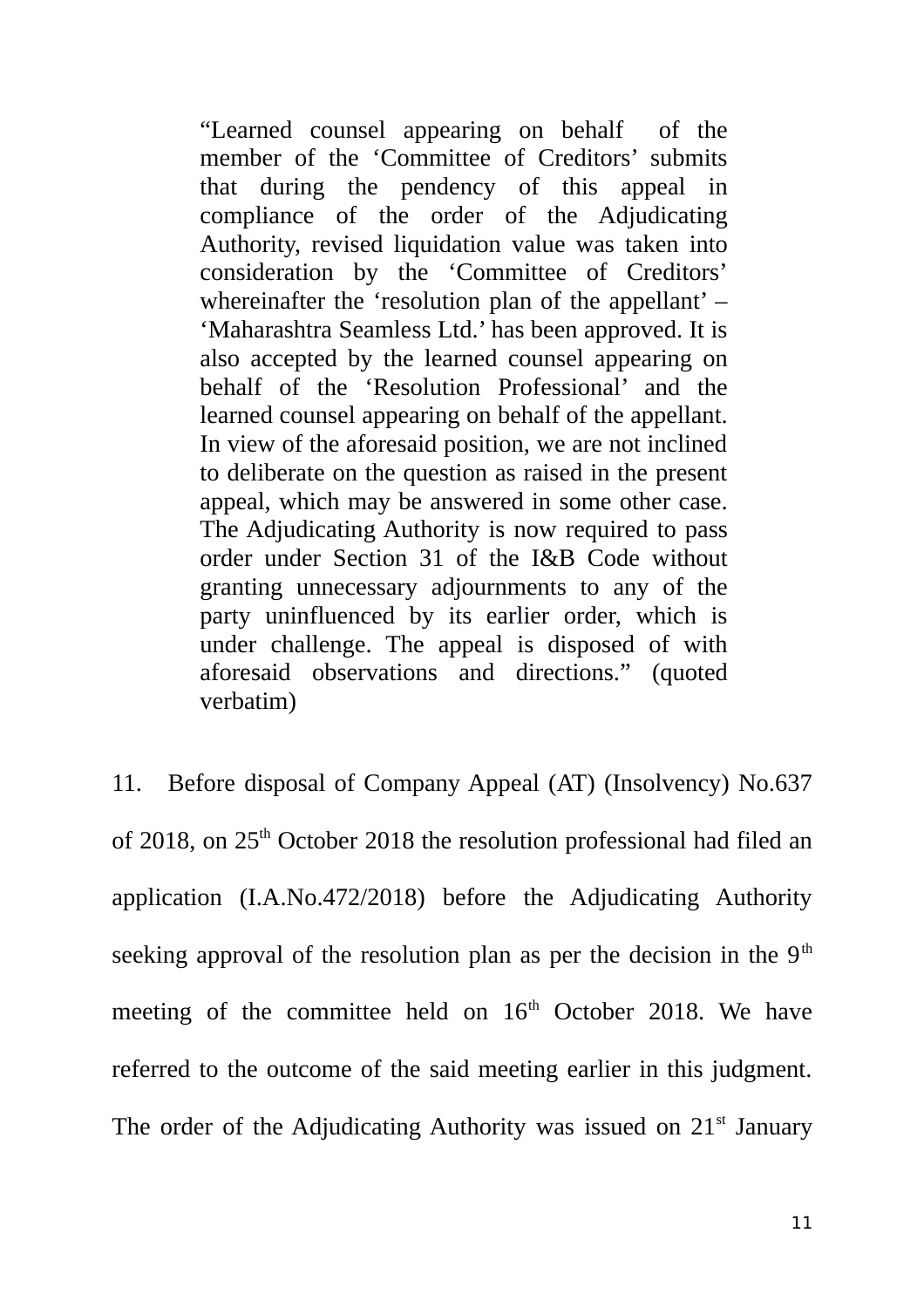2019 approving the resolution plan upon considering Section 31 of the 2016 Code. The Adjudicating Authority, inter-alia, held and observed:-

> "27. The Resolution Professional has filed the present Application enclosing the minutes of  $9<sup>th</sup>$ CoC. The question whether the plan submitted by M/s MSL is in conformity with Section 30 (2) of the Code. If it is in conformity, then the plan is to be approved under Section 31 of the Code. The CoC has examined all eligible resolution plans again in the  $9<sup>th</sup>$  CoC meeting held on 16.10.2018. The Resolution Plan submitted by M/s MSL is below the revised Liquidation Value. The difference is about Rs.120 crores. However, as per directions of the Hon'ble NCLAT, this Tribunal to decide the plan filed by M/s. MSL without being influenced by its previous order.

> 28. The CoC has approved the Resolution Plan submitted by M/s MSL with a majority of voting share of Financial Creditors at 87.10%. The CoC in its wisdom has approved the Plan. No doubt Indian Bank, the other Financial Creditor having voting share at 12.90% opposed for approval of the Resolution Plan. The minimum required percentage of voting for approval of the Resolution Plan as per the latest amendment is 66%. In this case, the Resolution Plan with voting share of 87.10 of the Financial Creditors approved the plan.

> 29. The other contention raised that upfront payment is below the revised liquidation value and therefore, the Plan could not be accepted. On the other hand, Hon'ble NCLAT has held in Company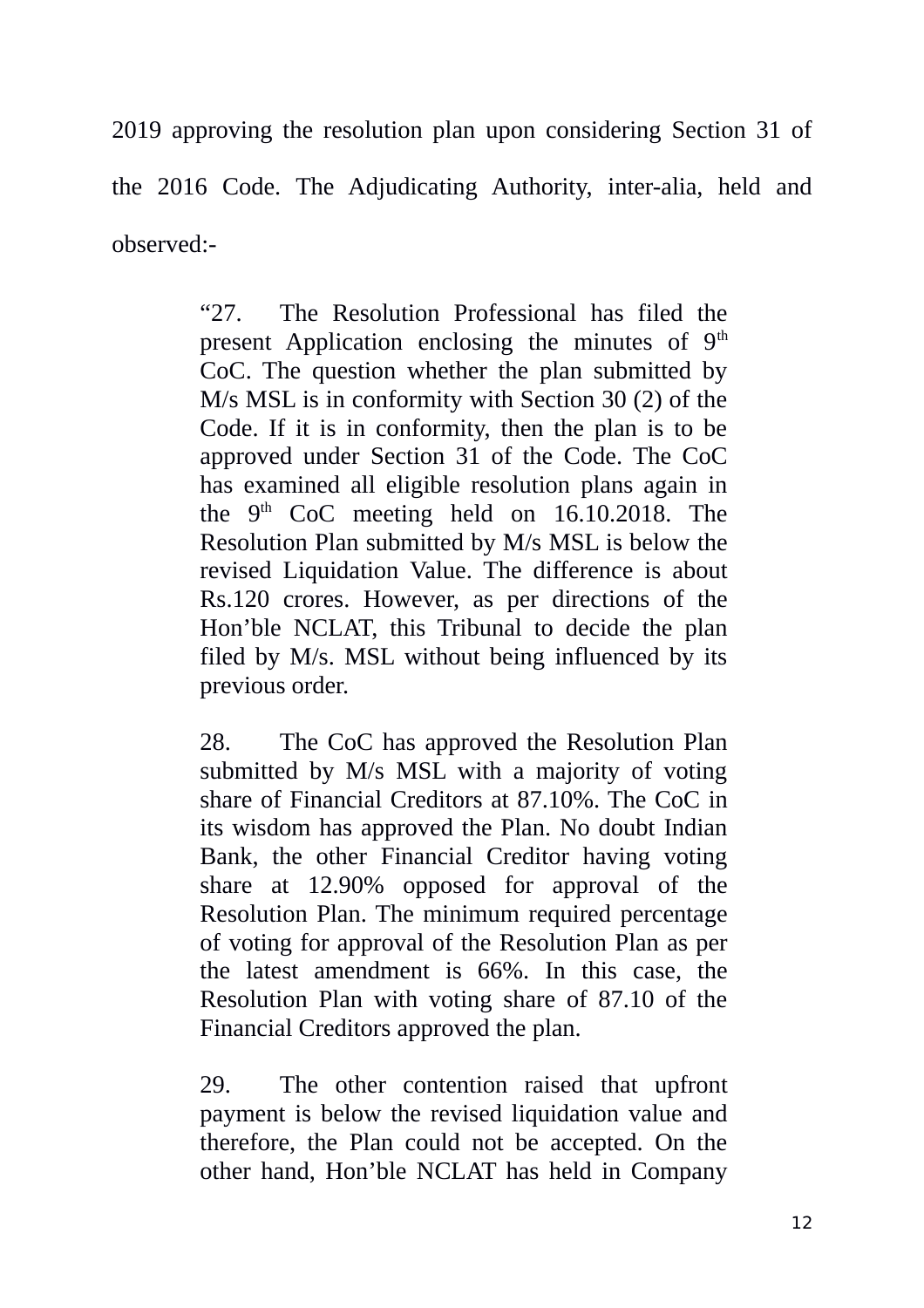Appeal No.637/2018 that this Tribunal to decide the Application under Section 31 of IBC without being influenced by the previous order. When such is the case, the revised Liquidation value has no role to pay while considering the Resolution Plan submitted by M/s MSL. The Tribunal has to test the Resolution Plan with reference to provisions of Section 30 (2) of IBC. The Resolution Professional certified that Plan of M/s MSL is in conformity with provisions of Section 30 (2) of the Code. So, the Liquidation Value prior to re-determination if taken into account, the upfront payment offered by M/s MSL is over and above the Liquidation Value. Therefore, the objection taken by the Director (Suspended Board) and also Indian Bank could not be taken into account in view of the direction of Hon'ble NCLAT.

30. The next contention raised that the Resolution Applicant has not obtained prior approval of the CCI as required under Section 31 (4) of the Code. The Counsel for Resolution Professional would contend that there is no need to obtain prior approval of CCI as the plan submitted by M/s MSL does not fall under the provisions of CCI. The Director (Suspended Board) has raised the same in the  $9<sup>th</sup>$  CoC meeting and it is answered that such approval is not necessary. Even otherwise Section 31(4) provides that necessary approval required under any law for the time being in force is to be obtained by Resolution Applicant within a period of one year or within the prescribed period under such law. Therefore, Resolution Applicant can obtain necessary approvals in a period of one year if it is required. Thus, the Resolution Plan of M/s MSL filed by Resolution Professional is to be approved as it meets all the requirements of Section 30 (2) of IBC.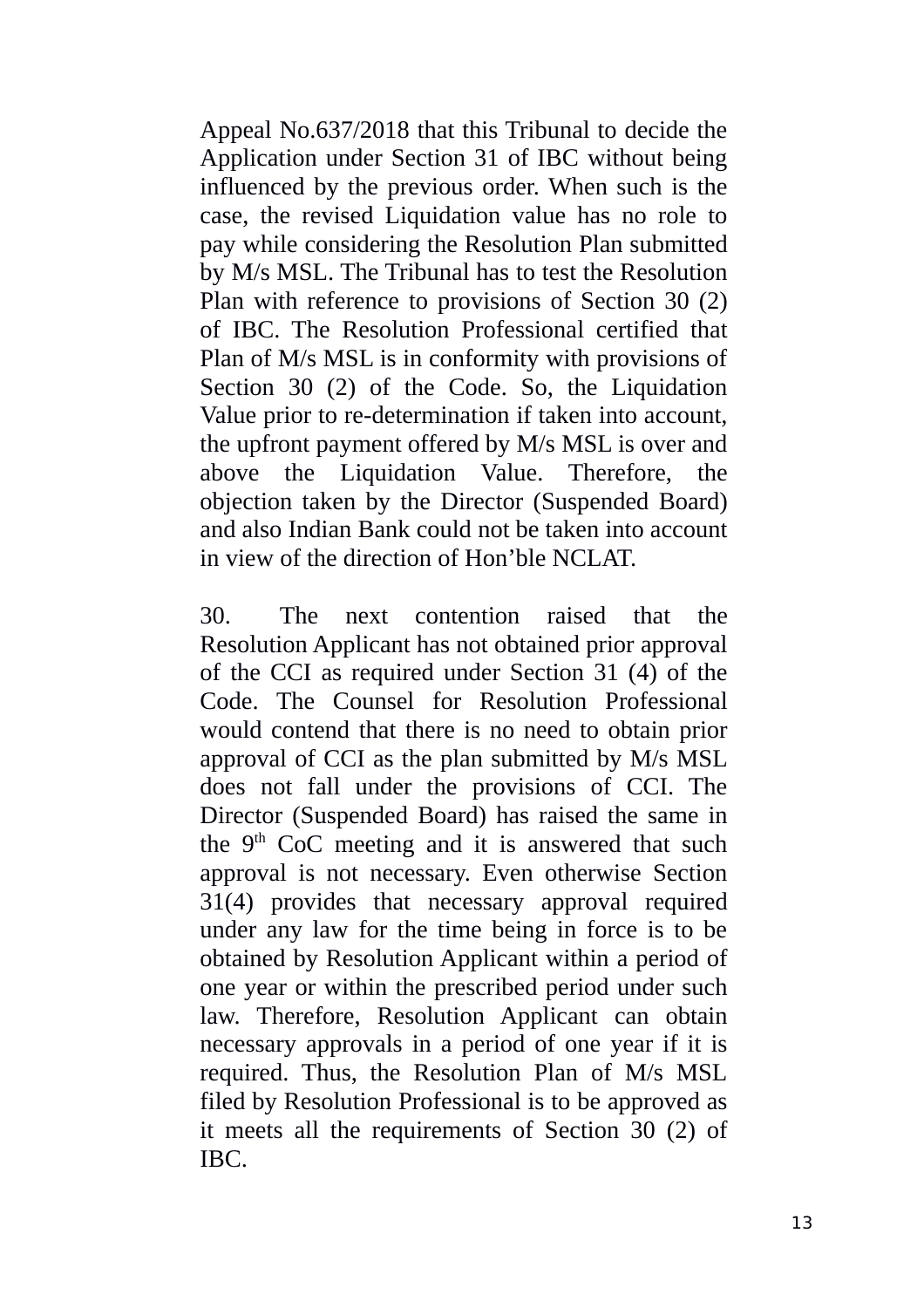31. In the result, the Resolution plan submitted by M/s Maharashtra Seamless Limited is approved and that the same shall be binding on the Corporate Debtor and its employees, members, creditors, guarantors and other stakeholders involved in the Resolution Plan.

32. The revival plan of the company in accordance with the approved resolution plan shall come into force with immediate effect. The moratorium order passed by this Tribunal under Section 14 shall cease to have vacated.

33. The resolution professional shall forward all records relating to the conduct of the corporate insolvency resolution process and the resolution plan to the IBBI to be recorded on its database.

34. CA No. 472/2018 in CP (IB) No.49/7HBD/2017 is disposed of in terms of the above." (quoted verbatim)

12. The complaint of Padmanabhan Venkatesh, one of the original promoters and the Bank before the NCLAT was primarily on the ground that the approval of resolution plan amounting to Rs.477 crores was giving the Resolution Applicant windfall as they would get assets valued at Rs.597.54 crores at much lower amount. The other ground urged by the Bank was that the Area Projects Consultants Private Limited, one of the Resolution Applicants had made revised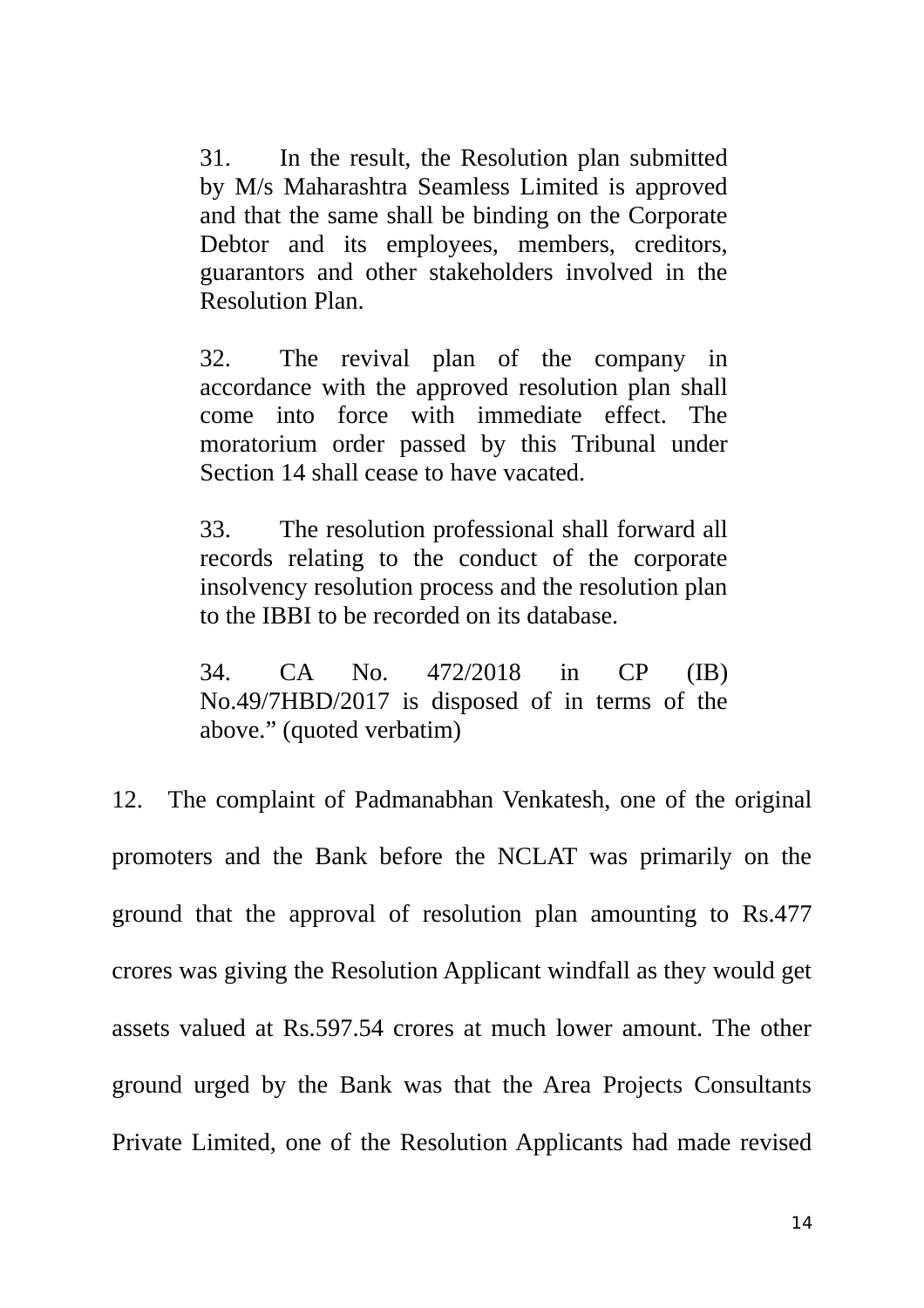offer of Rs.490 crores, which was more than the amount offered by the MSL. In course of the hearing of the appeal, it appears that the successful Resolution Applicant had indicated infusion of more funds, which was taken into consideration by the NCLAT. This would appear from the following passage of the order of the NCLAT under appeal before us:-

> "24. It was submitted that actually the total exposure of the 'Successful Resolution Applicant' is around Rs.657.50 Crores although Rs. 477 Crores is upfront amount. In addition to that Rs. 180.50 Crores which would be infused directly in the 'Corporate Debtor' by 'M/s. Maharashtra Seamless Ltd.'-  $(4<sup>th</sup>$  Respondent). Further, Rs. 57 Crores would be infused towards 25% margin money of working capital expenditure. Moreover, in fact, the total working capital Rs. 224 Crores, the balance to be taken as loan from Bank(s), which would also require Corporate Guarantees of the 4<sup>th</sup> Respondent.

> 25. It was further contended that the 'Corporate Debtor' plant has been lying closed for the last three years. Additionally, in all its operational life prior thereto, the 'Corporate Debtor' over a period of seven years could not produce even a total of 1,50,000 MT, which is supposed to be its production capacity of one year. Thus, it was only after due and in-depth consideration, including taking into account extensive further investments, which would mandatorily have to be made to get the Corporate Debtor' up and running, that the 'Successful Resolution Applicant' offered Rs. 477 Crores, which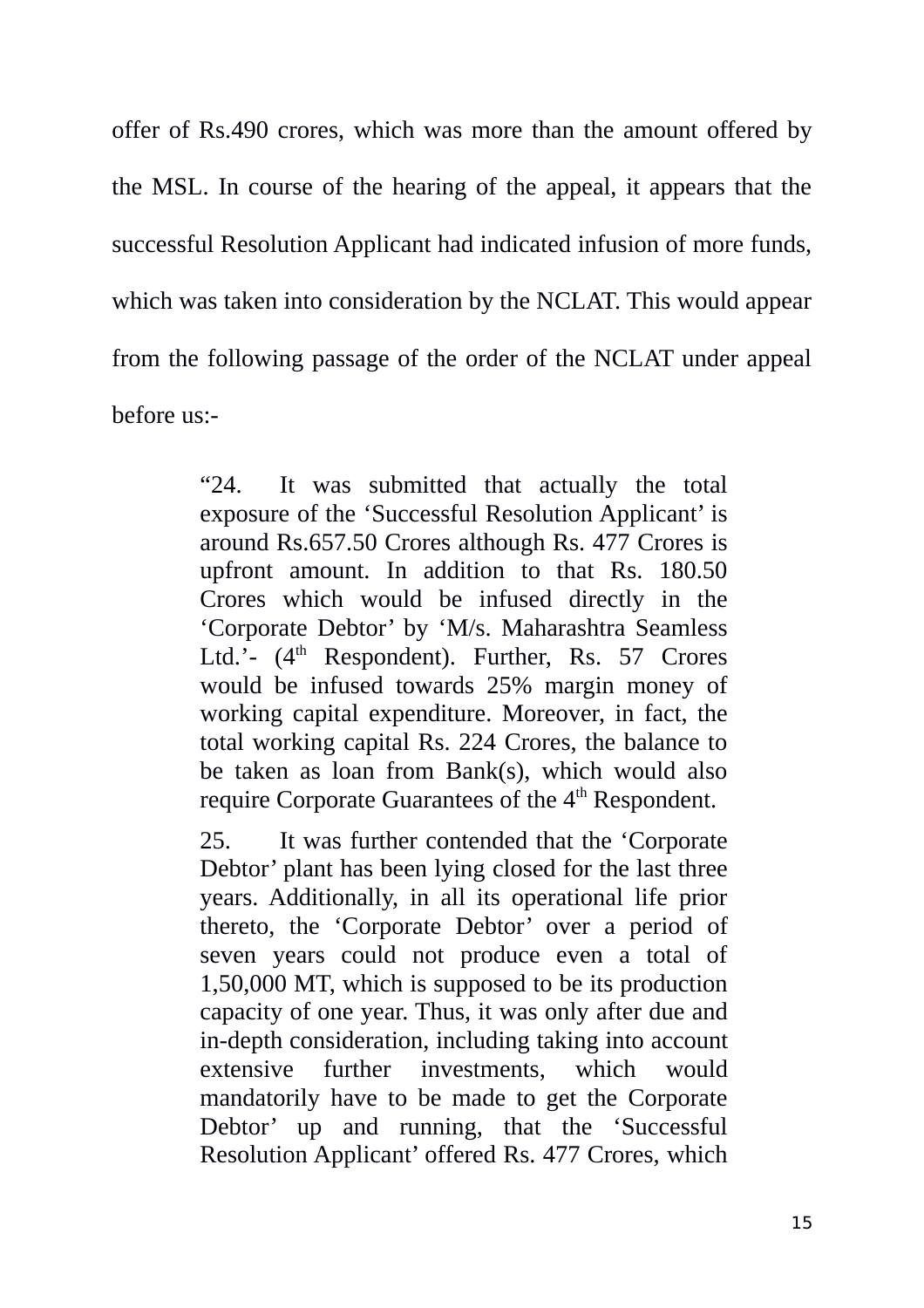was payable within 30 days of the approval of the plan.

26. Therefore, according to counsel for  $4<sup>th</sup>$ Respondent, the aforesaid infusion of funds by the 4<sup>th</sup> Respondent aggregating Rs.657.50 Crores is for the maximization of the assets of the 'Corporate Debtor'." (quoted verbatim)

13. The NCLAT, however, found the reasoning of the Adjudicating

Authority flawed, inter-alia, for the following reasons:-

"34. Therefore, it is clear that the 'Committee of Creditors' has also accepted the average of the liquidation value which comes to Rs. 597.54 Crores and on the basis of which the 'Resolution Plan' was considered. If the 'Resolution Plan' is considered, then it will be evident that 25% of the admitted dues of the 'Financial Creditors' have been allowed in the 'Resolution Plan'. On the other hand, the 'Operational Creditors' have been discriminated. The liquidation value being Rs.597.54 Crores, the upfront payment suggested by the 'Resolution Applicant' being less i.e., Rs. 477 Crores, the payment to the 'Operational Creditors' is lower than the proportionate liquidation value, therefore, the 'Resolution Plan', as approved by the Adjudicating Authority is against Section 30(2) (b) of the 'I&B Code'." (quoted verbatim)

We have reproduced the final finding and directions of the

NCLAT earlier in this judgment.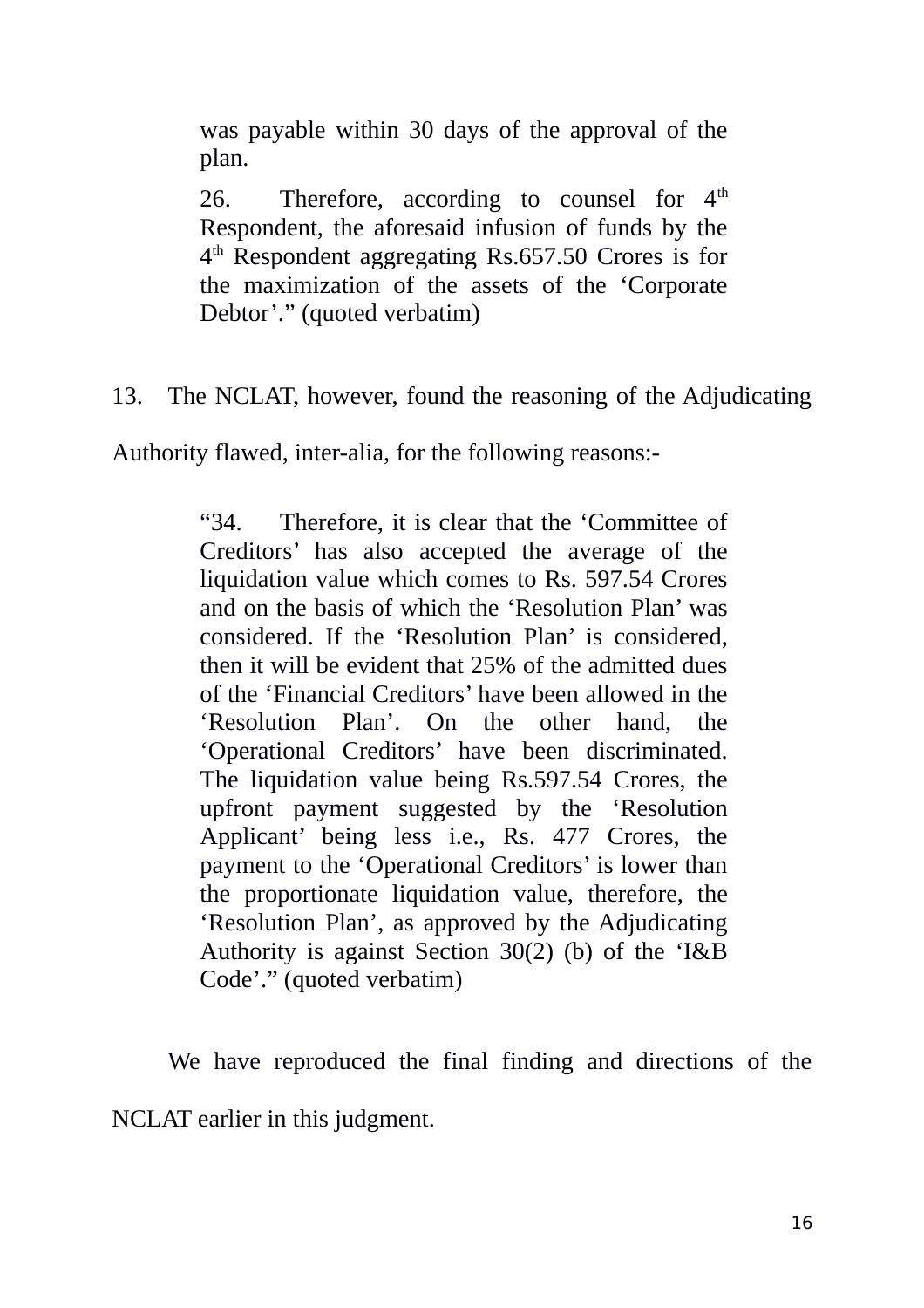14. The appeal of MSL argued by Mr. Kapil Sibal, learned senior counsel, is mainly on the ground that the NCLAT had exceeded its jurisdiction in directing matching of liquidation value in the resolution plan. MSL in the appeal have sought to sustain the resolution plan but their prayer in the interlocutory application is refund of the amount remitted coupled with the plea of withdrawal of resolution plan. However, their main case in the appeal is that final decision on resolution plan should be left to the commercial wisdom of the Committee of Creditors and there is no requirement that resolution plan should match the maximized asset value of the corporate debtors. On the other hand, Mr. Abhishek Manu Singhvi, learned senior counsel appearing for two main financial creditors, while supporting the main appeal of Mr. Sibal has resisted the plea for withdrawal of the resolution plan and refund of the sum already remitted by Mr. Sibal's clients. Mr. Singhvi has highlighted the fact that the exposure of his clients to the total debt of the corporate debtors is Rs.2060 crores and his clients being the primary creditors to the tune of 87.10% of the total dues, it was his clients who would have suffered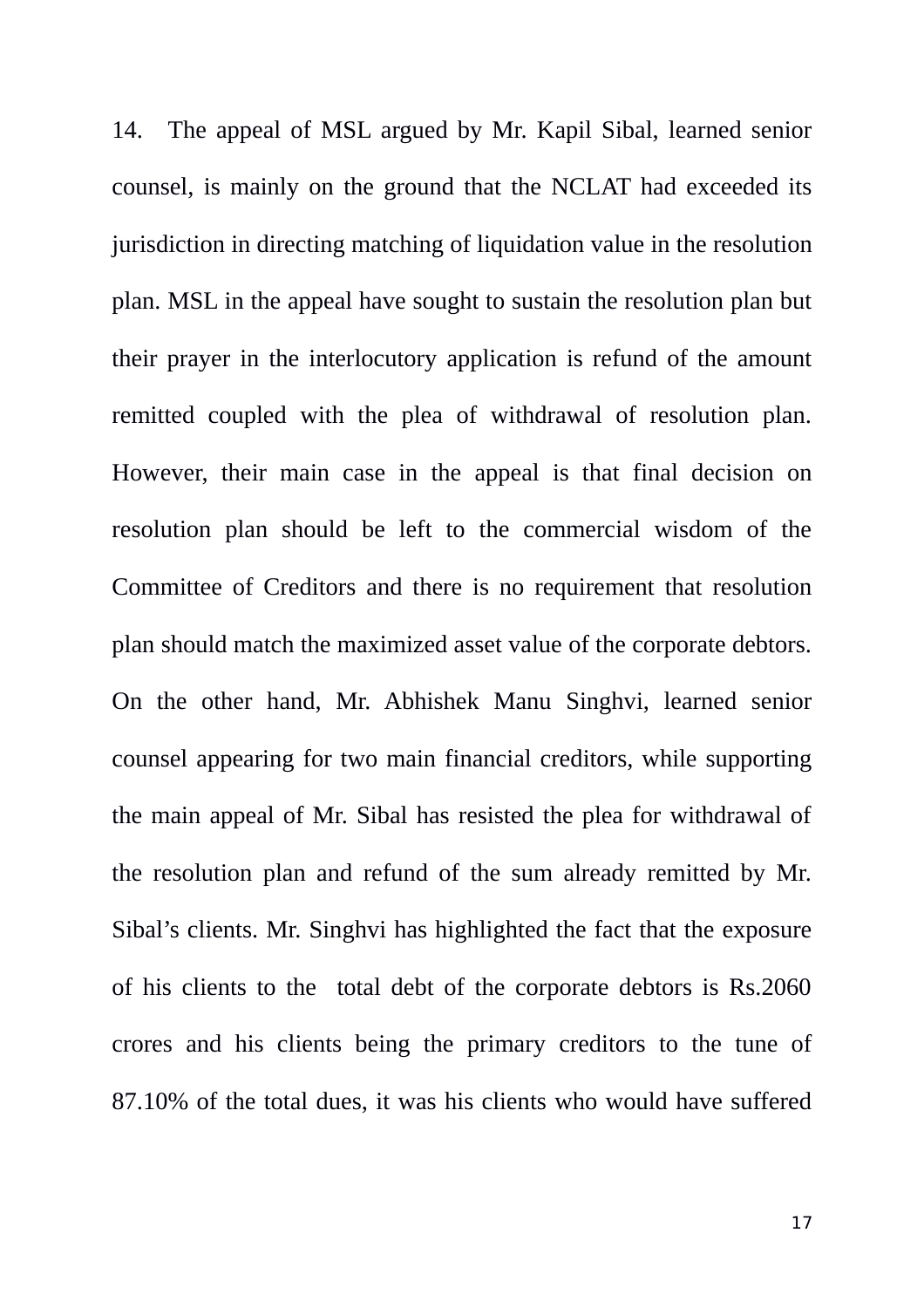loss, if any, on account of resolution plan not matching the liquidation value.

15. On the aspect of withdrawal of the plan, Mr. Singhvi has referred to Section 12-A of the 2016 Code. His submission is that the only route through which a resolution applicant can travel back after admission of the resolution plan is the aforesaid provision. Section 12-A of the 2016 Code stipulates:-

"**12A. Withdrawal of application admitted under section 7, 9 or 10.** – The Adjudicating Authority may allow the withdrawal of application admitted under section 7 or section 9 or section 10, on an application made by the applicant with the approval of ninety per cent. voting share of the committee of creditors, in such manner as may be specified."

16. It is admitted position that approximately Rs.472 crores have been remitted to the financial creditors which was received from Mr. Sibal's clients. The D.B. International Asia Limited, having 73.40% voting shares in the CoC has also assailed the impugned order on grounds similar to that taken by the MSL.

17. We shall address two issues in this appeal. The first one is whether the scheme of the Code contemplates that the sum forming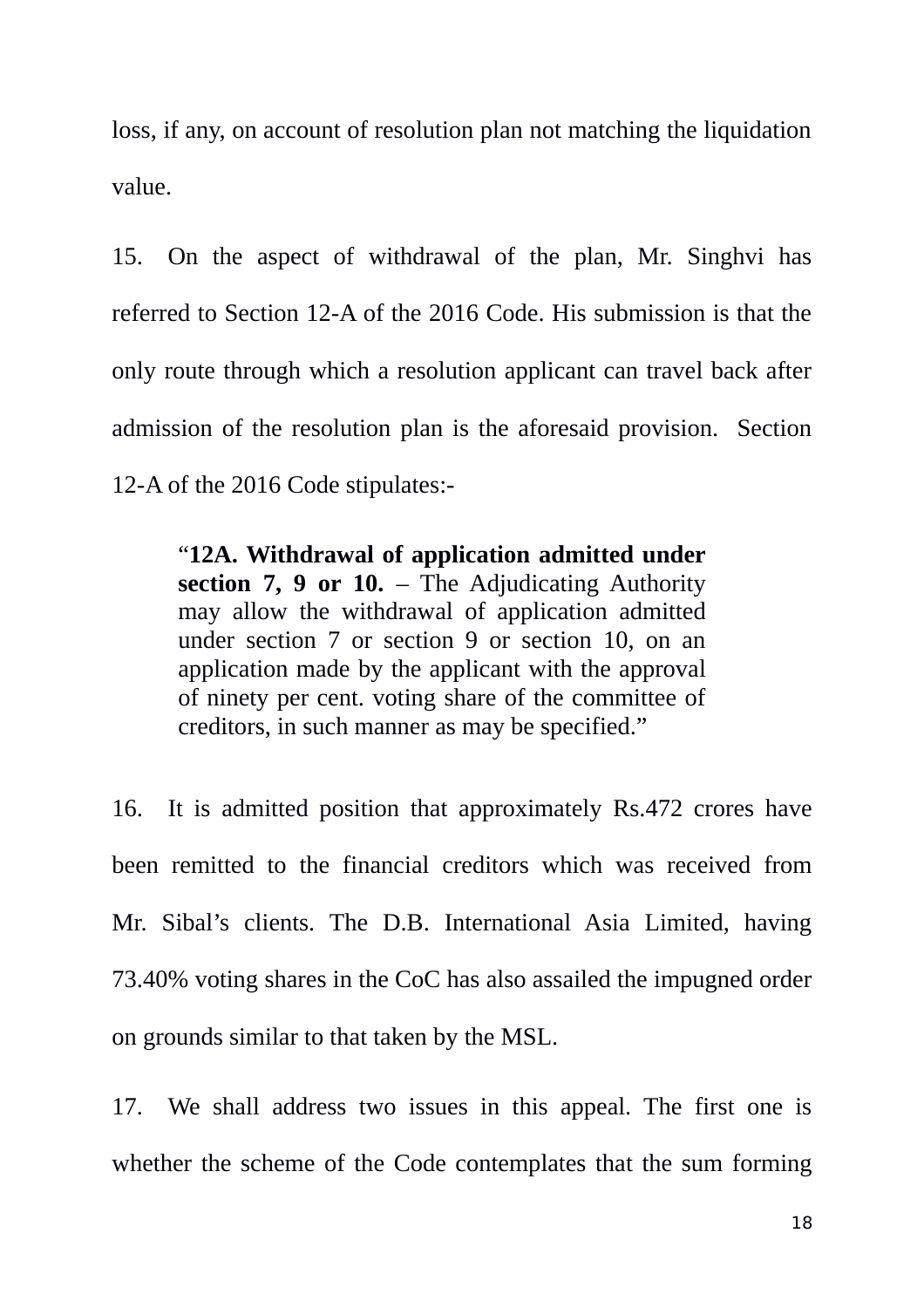part of the resolution plan should match the liquidation value or not. The second question we shall deal with is as to whether Section 12-A is the applicable route through which a successful Resolution Applicant can retreat. Before we proceed to answer these two questions, we must indicate that before the Appellate Authority substantial argument was advanced over failure on the part of the Adjudicating Authority to maintain parity between the financial creditors and operational creditors on the aspect of clearing dues.

18. Section 30 (2) (b) of the Code specifies the manner in which a resolution plan shall provide for payment to the operational creditors. The provisions of Section 30 of the Code is reproduced below:-

> "**30. Submission of resolution plan. –** (1) A resolution applicant may submit a resolution plan along with an affidavit stating that he is eligible under section 29A to the resolution professional prepared on the basis of the information memorandum.

> (2) The resolution professional shall examine each resolution plan received by him to confirm that each resolution plan—

> (a) provides for the payment of insolvency resolution process costs in a manner specified by the Board in priority to the payment of other debts of the corporate debtor;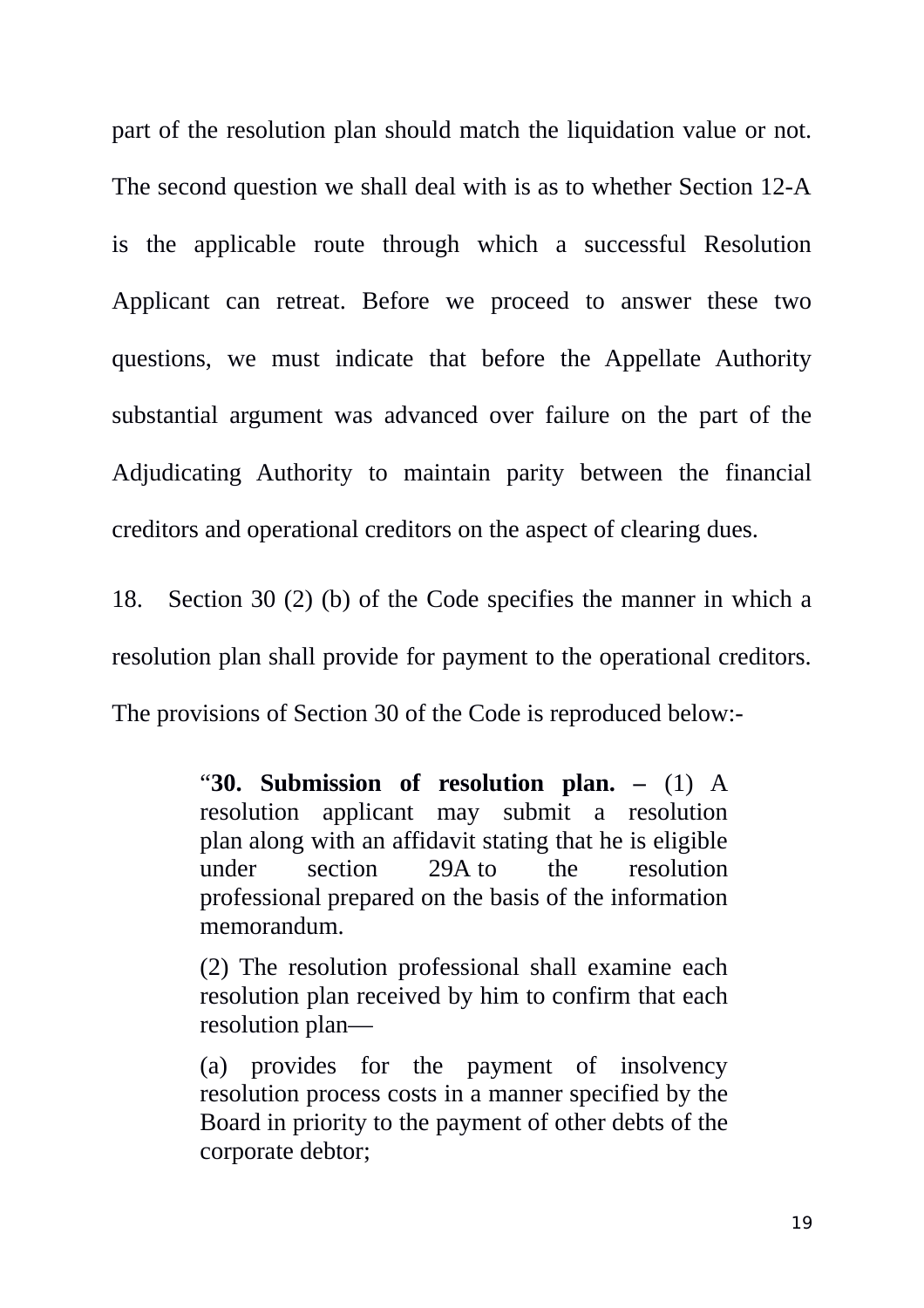(b) provides for the payment of debts of operational creditors in such manner as may be specified by the Board which shall not be less than-

(i) the amount to be paid to such creditors in the event of a liquidation of the corporate debtor under section 53; or (ii) the amount that would have been paid to such creditors, if the amount to be distributed under the resolution plan had been distributed in accordance with the order of priority in sub-section (1) of section 53,

whichever is higher, and provides for the payment of debts of financial creditors, who do not vote in favour of the resolution plan, in such manner as may be specified by the Board, which shall not be less than the amount to be paid to such creditors in accordance with sub-section (1) of section 53 in the event of a liquidation of the corporate debtor.

Explanation 1. — For removal of doubts, it is hereby clarified that a distribution in accordance with the provisions of this clause shall be fair and equitable to such creditors.

Explanation 2. — For the purposes of this clause, it is hereby declared that on and from the date of commencement of the Insolvency and Bankruptcy Code (Amendment) Act, 2019, the provisions of this clause shall also apply to the corporate insolvency resolution process of a corporate debtor-

(i) where a resolution plan has not been approved or rejected by the Adjudicating Authority; (ii) where an appeal has been preferred under section 61 or section 62 or such an appeal is not time barred under any provision of law for the time being in force; the contract of the contract of the contract of the contract of the contract of the contract of the contract of the contract of the contract of the contract of the contract of the contract of the contract of the con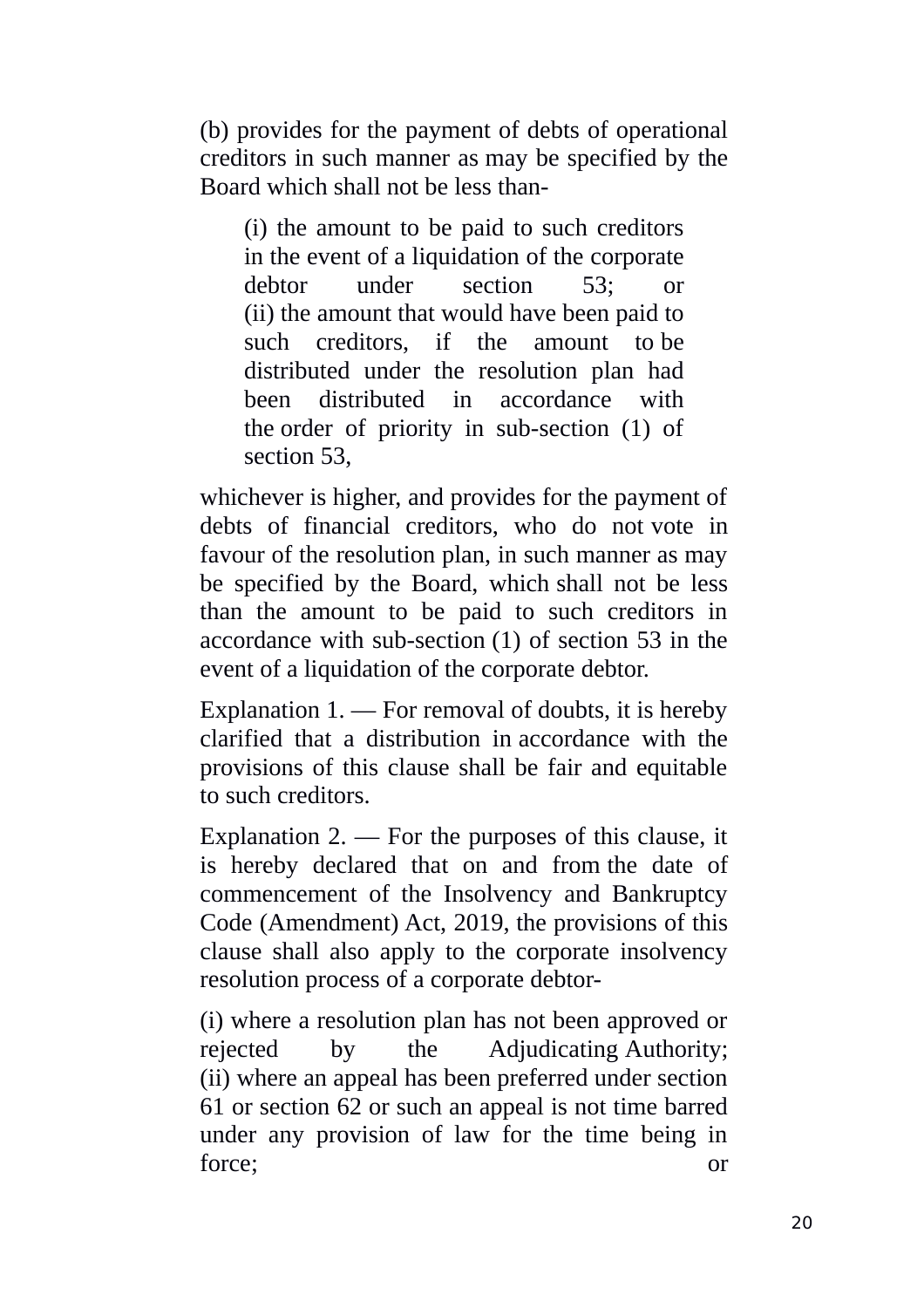(iii) where a legal proceeding has been initiated in any court against the decision of the Adjudicating Authority in respect of a resolution plan;

(c) provides for the management of the affairs of the Corporate debtor after approval of the resolution plan;

(d) the implementation and supervision of the resolution **plan**; **plan**; **plan**;

(e) does not contravene any of the provisions of the law for the time being in force; (f) conforms to such other requirements as may be specified by the Board.

Explanation. — For the purposes of clause (e), if any approval of shareholders is required under the Companies Act, 2013 (18 of 2013) or any other law for the time being in force for the implementation of actions under the resolution plan, such approval shall be deemed to have been given and it shall not be a contravention of that Act or law.

(3) The resolution professional shall present to the committee of creditors for its approval such resolution plans which confirm the conditions referred to in sub-section (2).

(4) The committee of creditors may approve a resolution plan by a vote of not less than sixty-six per cent. of voting share of the financial creditors, after considering its feasibility and viability, the manner of distribution proposed, which may take into account the order of priority amongst creditors as laid down in sub-section (1) of section 53, including the priority and value of the security interest of a secured creditor and such other requirements as may be specified by the Board: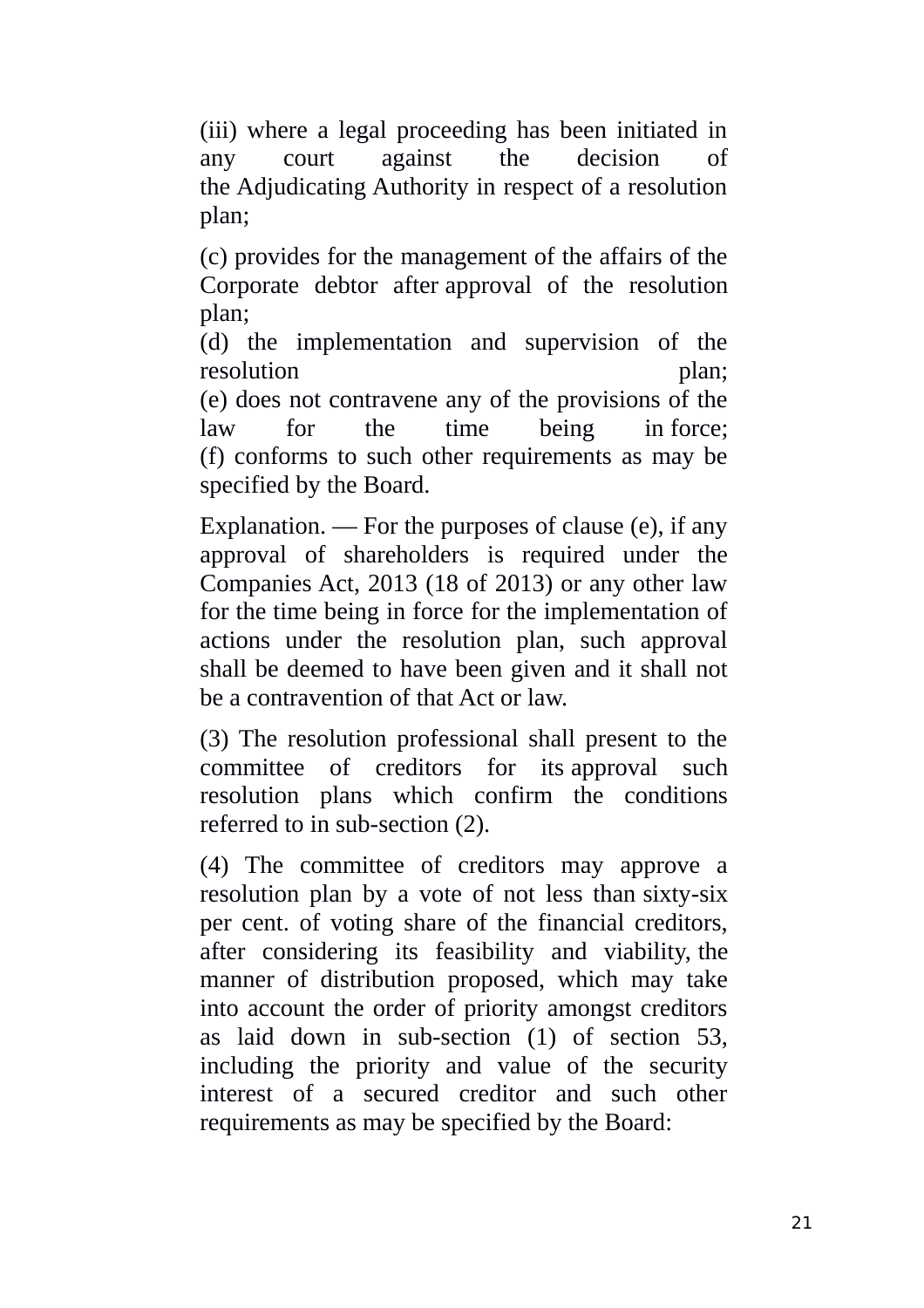Provided that the committee of creditors shall not approve a resolution plan, submitted before the commencement of the Insolvency and Bankruptcy Code (Amendment) Ordinance, 2017, where the resolution applicant is ineligible under section 29A and may require the resolution professional to invite a fresh resolution plan where no other resolution plan is available with it:

Provided further that where the resolution applicant referred to in the first proviso is ineligible under clause (c) of section 29A, the resolution applicant shall be allowed by the committee of creditors such period, not exceeding thirty days, to make payment of overdue amounts in accordance with the proviso to clause (c) of section 29A:

Provided also that nothing in the second proviso shall be construed as extension of period for the purposes of the proviso to sub-section (3) of section 12, and the corporate insolvency resolution process shall be completed within the period specified in that sub-section.".

Provided also that the eligibility criteria in section 29A as amended by the Insolvency and Bankruptcy Code (Amendment) Ordinance, 2018 shall apply to the resolution applicant who has not submitted resolution plan as on the date of commencement of the Insolvency and Bankruptcy Code (Amendment) Ordinance, 2018.

(5) The resolution applicant may attend the meeting of the committee of creditors in which the resolution plan of the applicant is considered:

Provided that the resolution applicant shall not have a right to vote at the meeting of the committee of creditors unless such resolution applicant is also a financial creditor.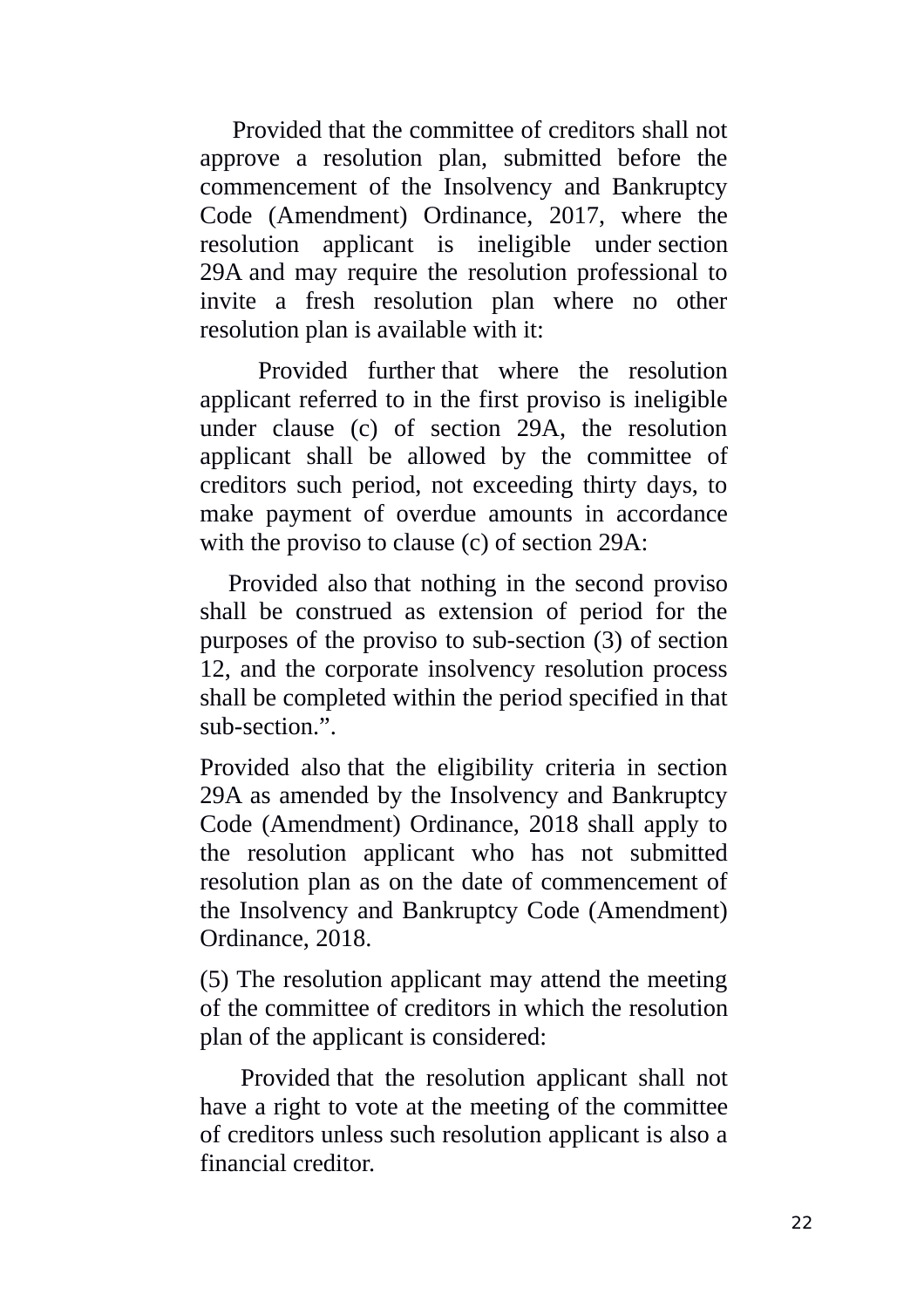(6) The resolution professional shall submit the resolution plan as approved by the committee of creditors to the Adjudicating Authority."

19. The manner in which the claims of the operational creditors shall be considered in a CIRP has been dealt with by a co-ordinate Bench of this Court (of which two of us, Nariman J. and Ramasubramanian J. were members) in the case of **Committee of Creditors of Essar Steel India Limited vs. Satish Kumar Gupta,** decided on 15th November, 2019 in **Civil Appeal Nos. 8766-8767 of 2019** (2019 SCC OnLine SC 1478). It has been held in paragraph 53 of this judgment in the said report:-

> "53. However, as has been correctly argued on behalf of the operational creditors, the preamble of the Code does speak of maximisation of the value of assets of corporate debtors and the balancing of the interests of all stakeholders. There is no doubt that a key objective of the Code is to ensure that the corporate debtor keeps operating as a going concern during the insolvency resolution process and must therefore make past and present payments to various operational creditors without which such operation as a going concern would become impossible. Sections 5(26), 14(2), 20(1), 20(2)(d) and (e) of the Code read with Regulations 37 and 38 of the 2016 Regulations all speak of the corporate debtor running as a going concern during the insolvency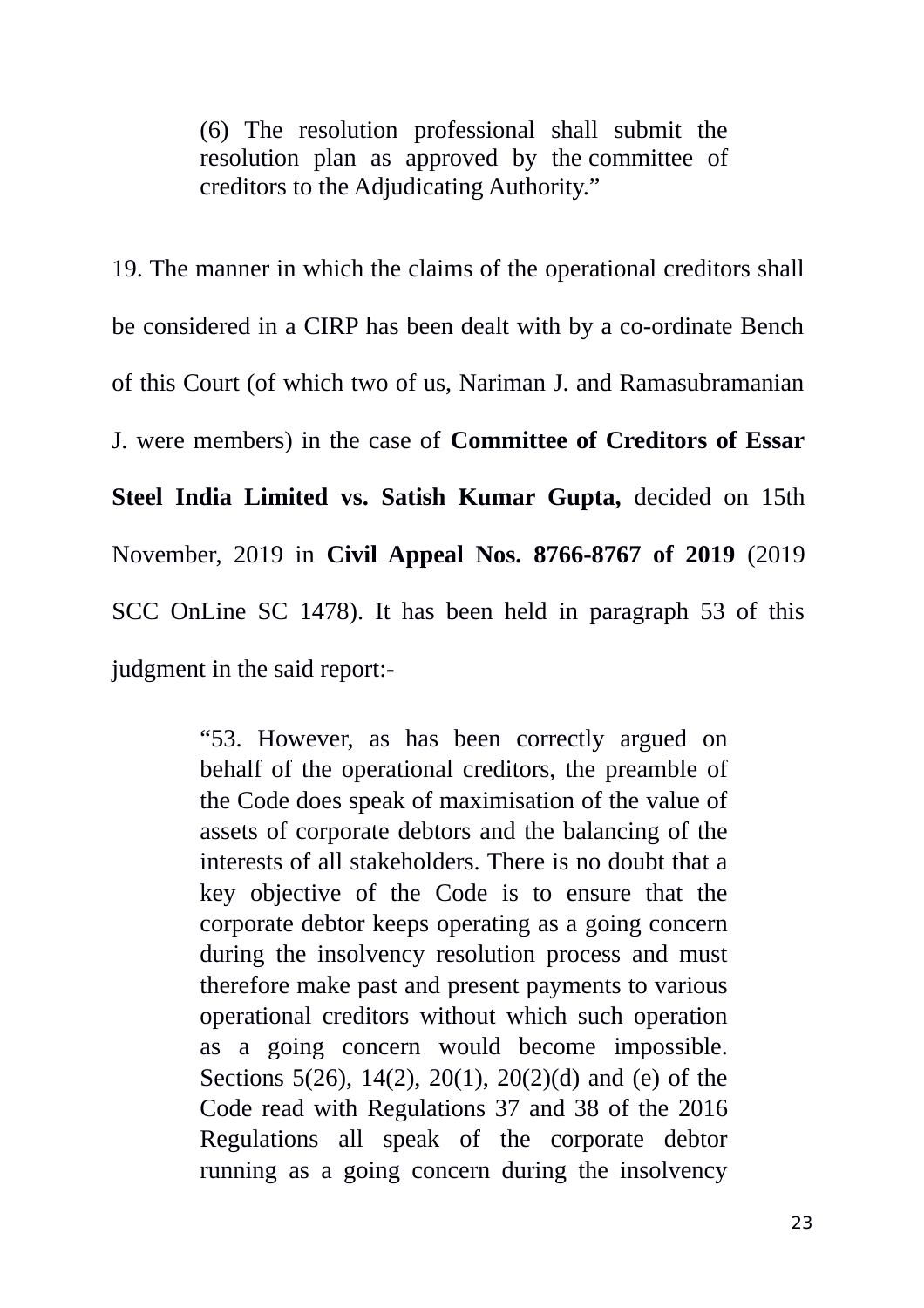resolution process. Workmen need to be paid, electricity dues need to be paid, purchase of raw materials need to be made, etc. This is in fact reflected in this court's judgment in **Swiss Ribbons** (supra) as follows:-

**"26**. The Preamble of the Code states as follows:

 "An Act to consolidate and amend the laws relating to reorganisation and insolvency resolution of corporate persons, partnership firms and individuals in a time-bound manner for maximisation of value of assets of such persons, to promote entrepreneurship, availability of credit and balance the interests of all the stakeholders including alteration in the order of priority of payment of government dues and to establish an Insolvency and Bankruptcy Board of India, and for matters connected therewith or incidental thereto."

 **27**. As is discernible, the Preamble gives an insight into what is sought to be achieved by the Code. The Code is first and foremost, a Code for reorganisation and insolvency resolution of corporate debtors. Unless such reorganisation is effected in a time-bound manner, the value of the assets of such persons will deplete. Therefore, maximisation of value of the assets of such persons so that they are efficiently run as going concerns is another very important objective of the Code. This, in turn, will promote entrepreneurship as the persons in management of the corporate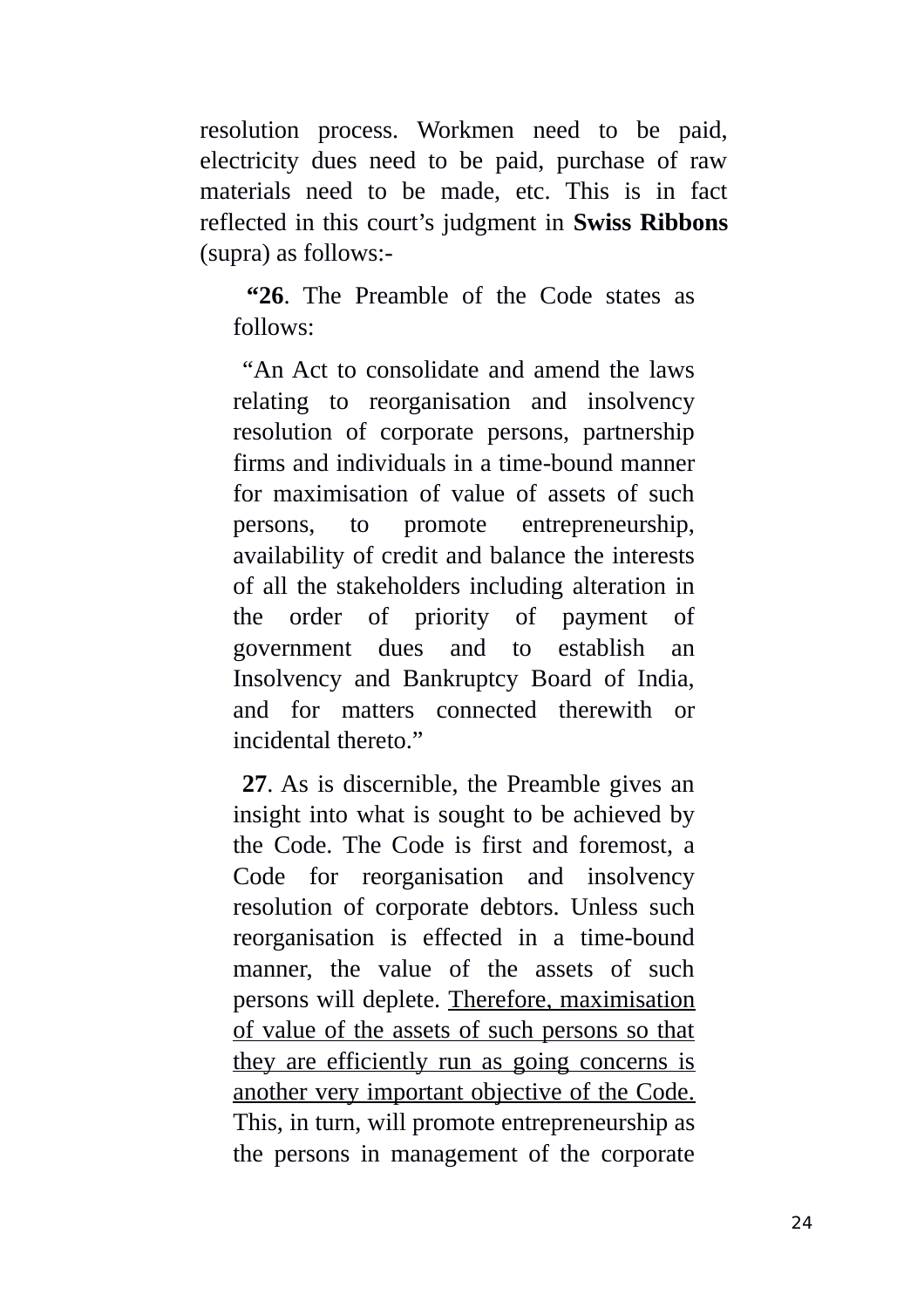debtor are removed and replaced by entrepreneurs. When, therefore, a resolution plan takes off and the corporate debtor is brought back into the economic mainstream, it is able to repay its debts, which, in turn, enhances the viability of credit in the hands of banks and financial institutions. Above all, ultimately, the interests of all stakeholders are looked after as the corporate debtor itself becomes a beneficiary of the resolution scheme— workers are paid, the creditors in the long run will be repaid in full, and shareholders/investors are able to maximise their investment. Timely resolution of a corporate debtor who is in the red, by an effective legal framework, would go a long way to support the development of credit markets. Since more investment can be made with funds that have come back into the economy, business then eases up, which leads, overall, to higher economic growth and development of the Indian economy. What is interesting to note is that the Preamble does not, in any manner, refer to liquidation, which is only availed of as a last resort if there is either no resolution plan or the resolution plans submitted are not up to the mark. Even in liquidation, the liquidator can sell the business of the corporate debtor as a going concern. (See *ArcelorMittal [ArcelorMittal (India) (P) Ltd. v. Satish Kumar Gupta*, (2019) 2 SCC 1] at para 83, fn 3)." (emphasis supplied)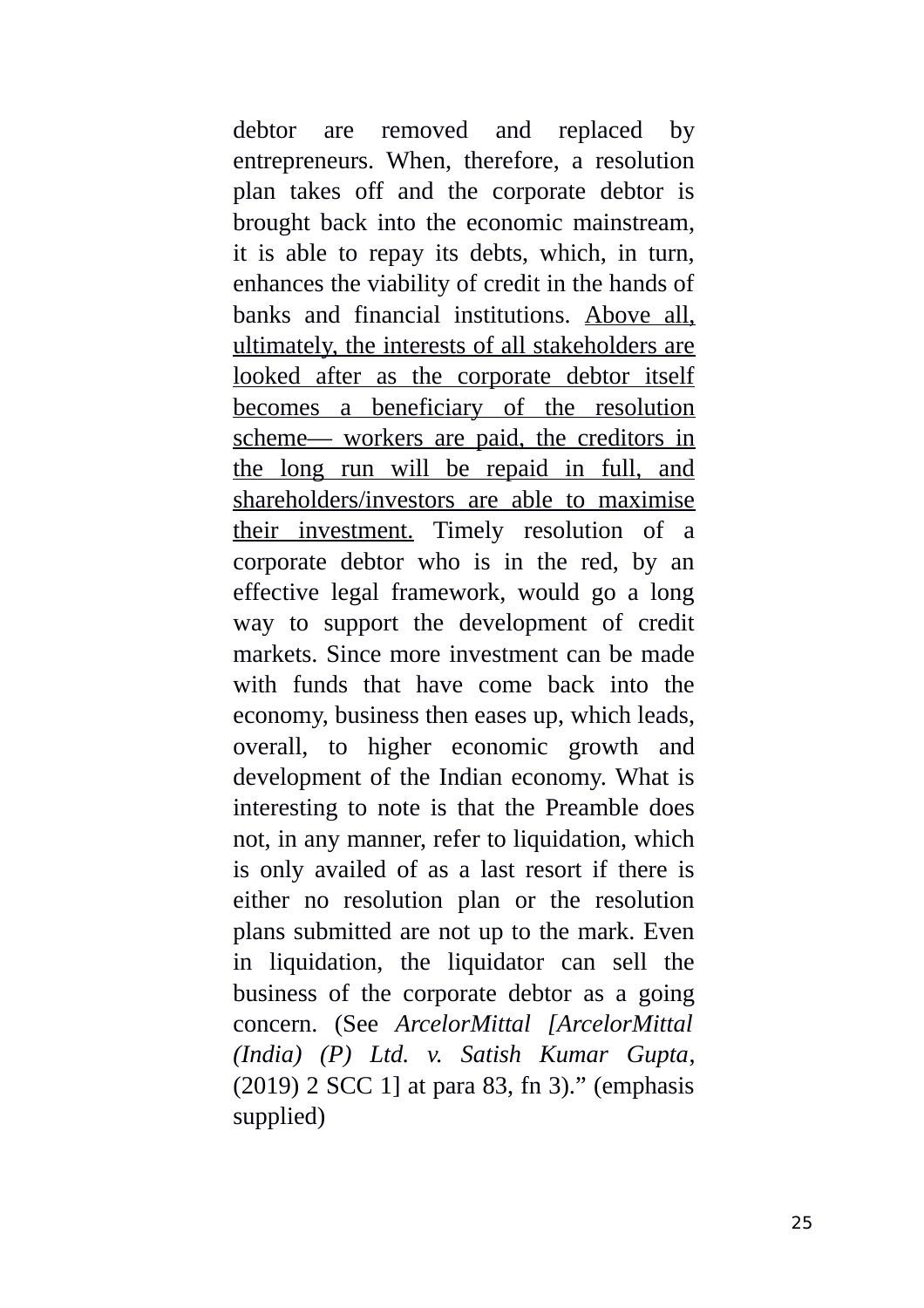"54. This is the reason why Regulation 38(1A) speaks of a resolution plan including a statement as to how it has dealt with the interests of all stakeholders, including operational creditors of the corporate debtor. Regulation 38(1) also states that the amount due to operational creditors under a resolution plan shall be given priority in payment over financial creditors. If nothing is to be paid to operational creditors, the minimum, being liquidation value - which in most cases would amount to nil after secured creditors have been paid - would certainly not balance the interest of all stakeholders or maximise the value of assets of a corporate debtor if it becomes impossible to continue running its business as a going concern. Thus, it is clear that when the Committee of Creditors exercises its commercial wisdom to arrive at a business decision to revive the corporate debtor, it must necessarily take into account these key features of the Code before it arrives at a commercial decision to pay off the dues of financial and operational creditors. There is no doubt whatsoever that the ultimate discretion of what to pay and how much to pay each class or subclass of creditors is with the Committee of Creditors, but, the decision of such Committee must reflect the fact that it has taken into account maximising the value of the assets of the corporate debtor and the fact that it has adequately balanced the interests of all stakeholders including operational creditors. This being the case, judicial review of the Adjudicating Authority that the resolution plan as approved by the Committee of Creditors has met the requirements referred to in Section 30(2) would include judicial review that is mentioned in Section 30(2)(e), as the provisions of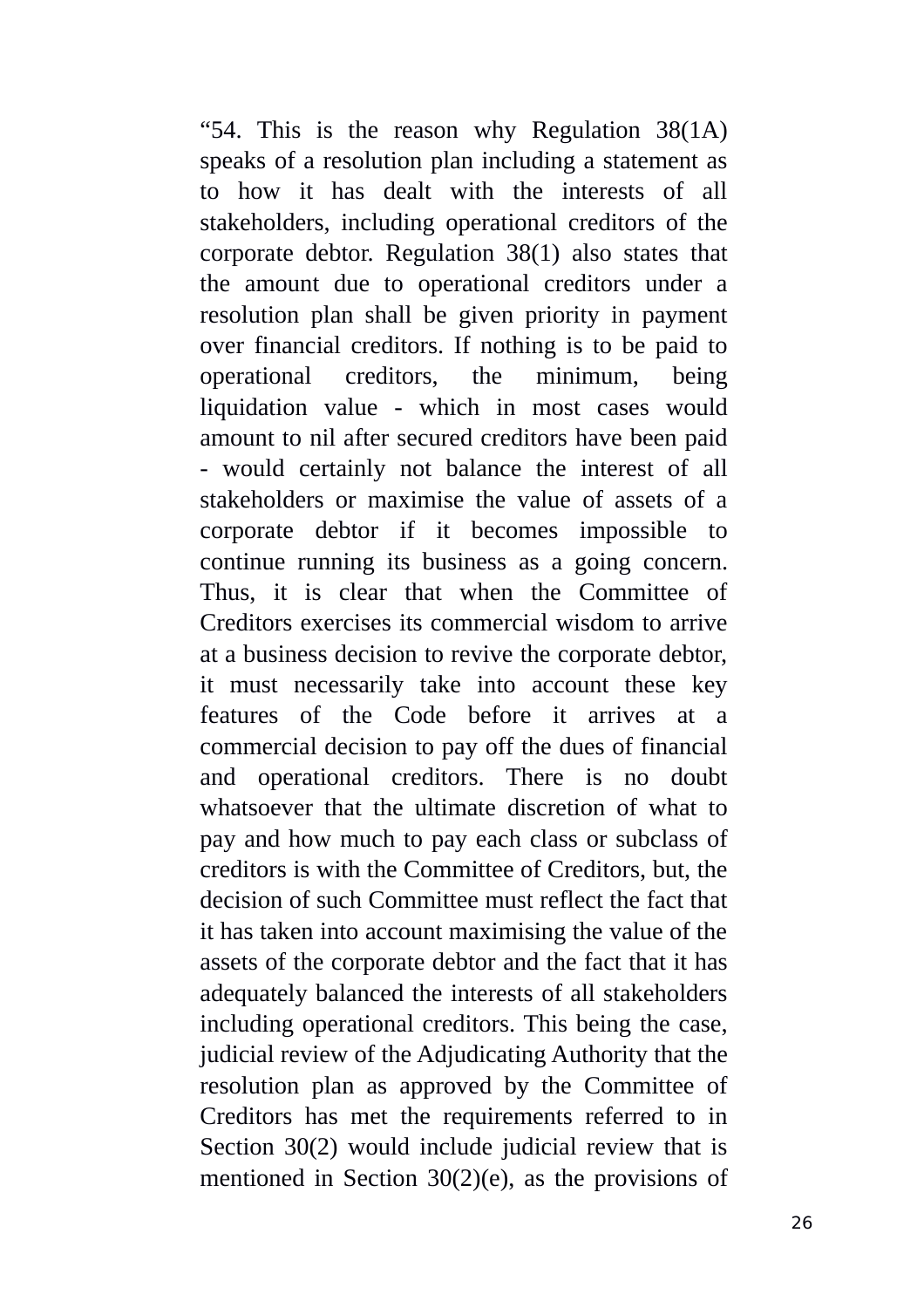the Code are also provisions of law for the time being in force. Thus, while the Adjudicating Authority cannot interfere on merits with the commercial decision taken by the Committee of Creditors, the limited judicial review available is to see that the Committee of Creditors has taken into account the fact that the corporate debtor needs to keep going as a going concern during the insolvency resolution process; that it needs to maximise the value of its assets; and that the interests of all stakeholders including operational creditors has been taken care of. If the Adjudicating Authority finds, on a given set of facts, that the aforesaid parameters have not been kept in view, it may send a resolution plan back to the Committee of Creditors to re-submit such plan after satisfying the aforesaid parameters. The reasons given by the Committee of Creditors while approving a resolution plan may thus be looked at by the Adjudicating Authority only from this point of view, and once it is satisfied that the Committee of Creditors has paid attention to these key features, it must then pass the resolution plan, other things being equal."

## 20. It has been further been held in the case of **Essar Steel**

**(supra):-**

"124. The other argument of Shri Sibal that Section 53 of the Code would be applicable only during liquidation and not at the stage of resolving insolvency is correct. Section 30(2)(b) of the Code refers to Section 53 not in the context of priority of payment of creditors, but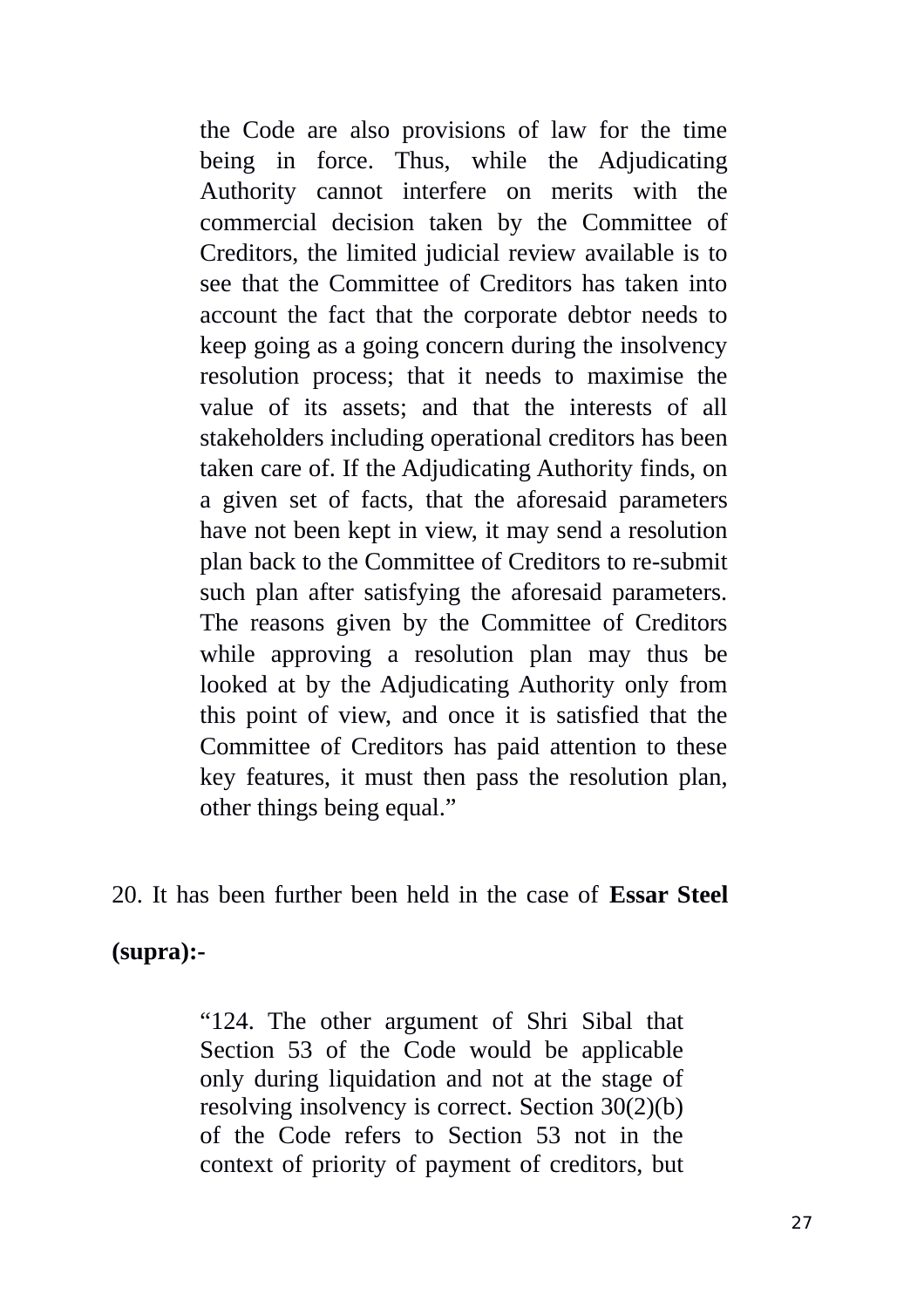only to provide for a minimum payment to operational creditors. However, this again does not in any manner limit the Committee of Creditors from classifying creditors as financial or operational and as secured or unsecured. Full freedom and discretion has been given, as has been seen hereinabove, to the Committee of Creditors to so classify creditors and to pay secured creditors amounts which can be based upon the value of their security, which they would otherwise be able to realise outside the process of the Code, thereby stymying the corporate resolution process itself."

21. Submission of the respondents supporting the impugned order of NCLAT has been in reference to Section 30(2)(b) of the 2016 Code. We have taken note of submission made by Mr. Singhvi that the operational creditors of the corporate debtor come way down in the priority list for distribution of assets under Section 53 of the Code in forming our opinion over applicability of clause 38(1) of the 2016 Regulations expressed in the previous paragraph. But on this point, a clear guidance comes from the decision of co-ordinate Bench in the case of **Essar Steel (supra)** on the point of dealing with the claims of operational creditors. It has also been held in that judgment in paragraph 70 of the said report:-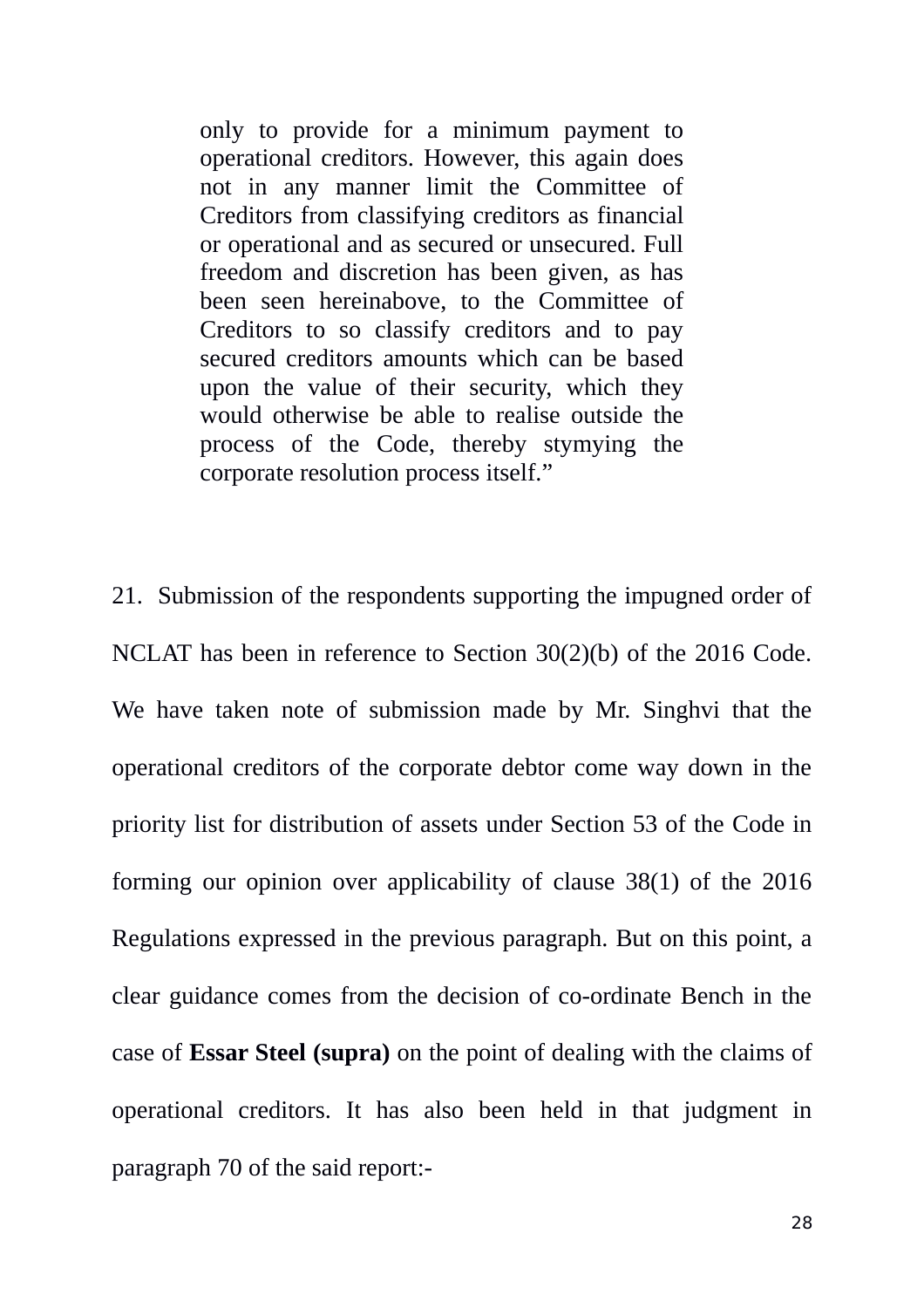"70. By reading paragraph 77 de hors the earlier paragraphs, the Appellate Tribunal has fallen into grave error. Paragraph 76 clearly refers to the UNCITRAL Legislative Guide which makes it clear beyond any doubt that equitable treatment is only of similarly situated creditors. This being so, the observation in paragraph 77 cannot be read to mean that financial and operational creditors must be paid the same amounts in any resolution plan before it can pass muster. On the contrary, paragraph 77 itself makes it clear that there is a difference in payment of the debts of financial and operational creditors, operational creditors having to receive a minimum payment, being not less than liquidation value, which does not apply to financial creditors. The amended Regulation 38 set out in paragraph 77 again does not lead to the conclusion that financial and operational creditors, or secured and unsecured creditors, must be paid the same amounts, percentage wise, under the resolution plan before it can pass muster. Fair and equitable dealing of operational creditors' rights under the said Regulation involves the resolution plan stating as to how it has dealt with the interests of operational creditors, which is not the same thing as saying that they must be paid the same amount of their debt proportionately. Also, the fact that the operational creditors are given priority in payment over all financial creditors does not lead to the conclusion that such payment must necessarily be the same recovery percentage as financial creditors. So long as the provisions of the Code and the Regulations have been met, it is the commercial wisdom of the requisite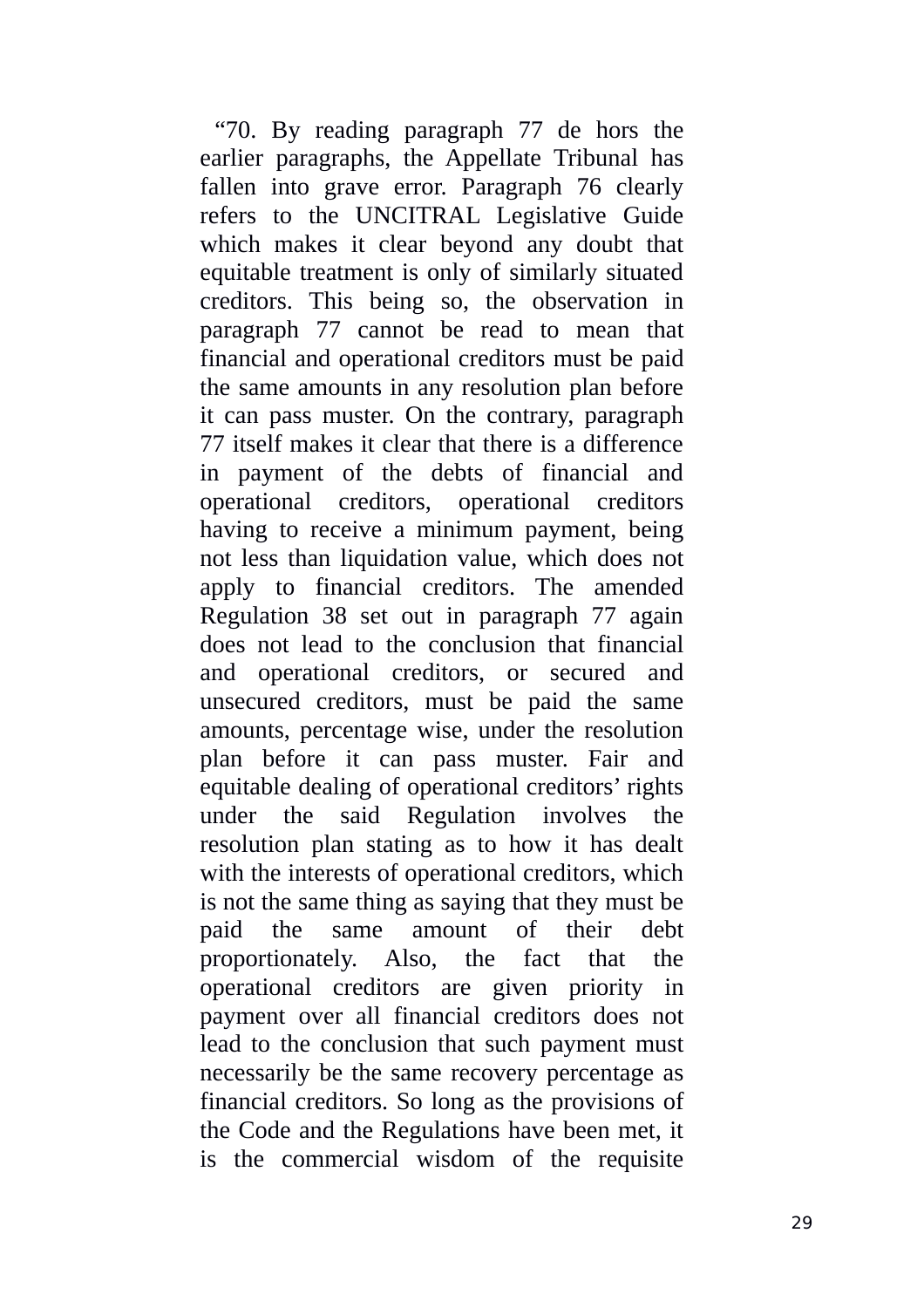majority of the Committee of Creditors which is to negotiate and accept a resolution plan, which may involve differential payment to different classes of creditors, together with negotiating with a prospective resolution applicant for better or different terms which may also involve differences in distribution of amounts between different classes of creditors."

22. But the controversy on there being no provision in the resolution plan for operational creditors is only academic now. Before the Appellate Authority itself the successful Resolution Applicant had agreed to clear the dues of the operational creditors in percentage at par with the financial creditors. Moreover, none of the operational creditors has come before us questioning the legality of the resolution plan. It would appear from para 29 of the order under appeal:

"29. It was submitted that the claims received of the 'Operational Creditors' by the Respondent No.1 were to the tune of Rs.2,26,70,153/- whereas the claims verified were of Rs.2,02,88,948/-. However, it was submitted that the  $4<sup>th</sup>$  Respondent is willing to pay the verified 'Operational Creditors' at the same percentage as that of the 'Financial Creditors', i.e. 25%, which shall be paid within 30 days of the 'Successful Resolution Applicant' getting clear and unfettered possession of and rights to the 'Corporate Debtor'." (quoted verbatim)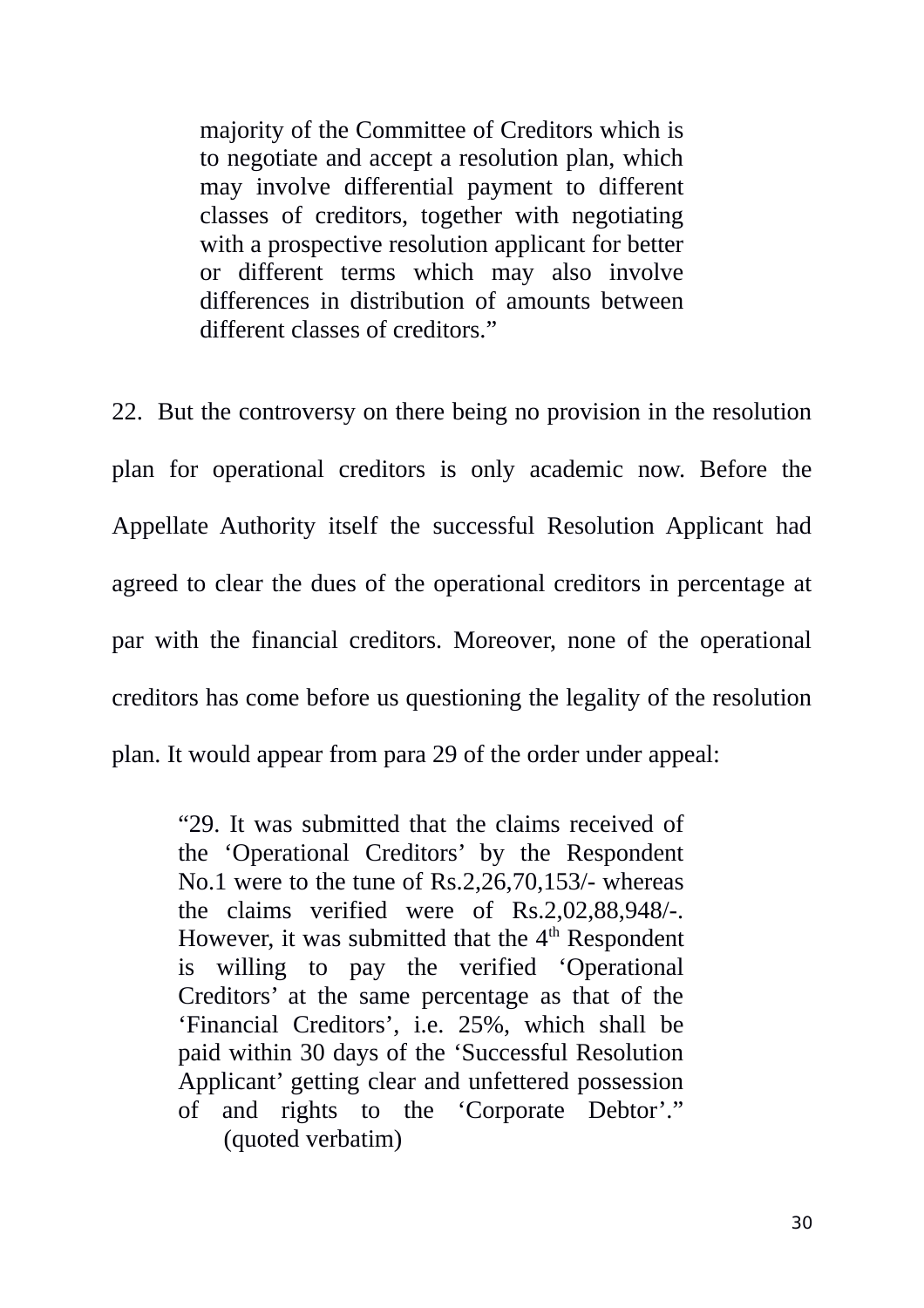23. The Adjudicating Authority has primarily relied on Section 31 of the Code in approving the resolution plan. The said provision reads:

> "**31. Approval of resolution plan.** – (1) If the Adjudicating Authority is satisfied that the resolution plan as approved by the committee of creditors under sub-section (4) of section 30 meets the requirements as referred to in sub-section (2) of section 30, it shall by order approve the resolution plan which shall be binding on the corporate debtor and its employees, members, creditors, including the Central Government, any State Government or any local authority to whom a debt in respect of the payment of dues arising under any law for the time being in force, such as authorities to whom statutory dues are owed, guarantors and other stakeholders involved in the resolution plan.

> Provided that the Adjudicating Authority shall, before passing an order for approval of resolution plan under this sub-section, satisfy that the resolution plan has provisions for its effective implementation.

> (2) Where the Adjudicating Authority is satisfied that the resolution plan does not confirm to the requirements referred to in sub-section (1), it may, by an order, reject the resolution plan.

> (3) After the order of approval under sub-section  $(1)$ ,—

(a) the moratorium order passed by the Adjudicating Authority under section 14 shall cease to have effect; and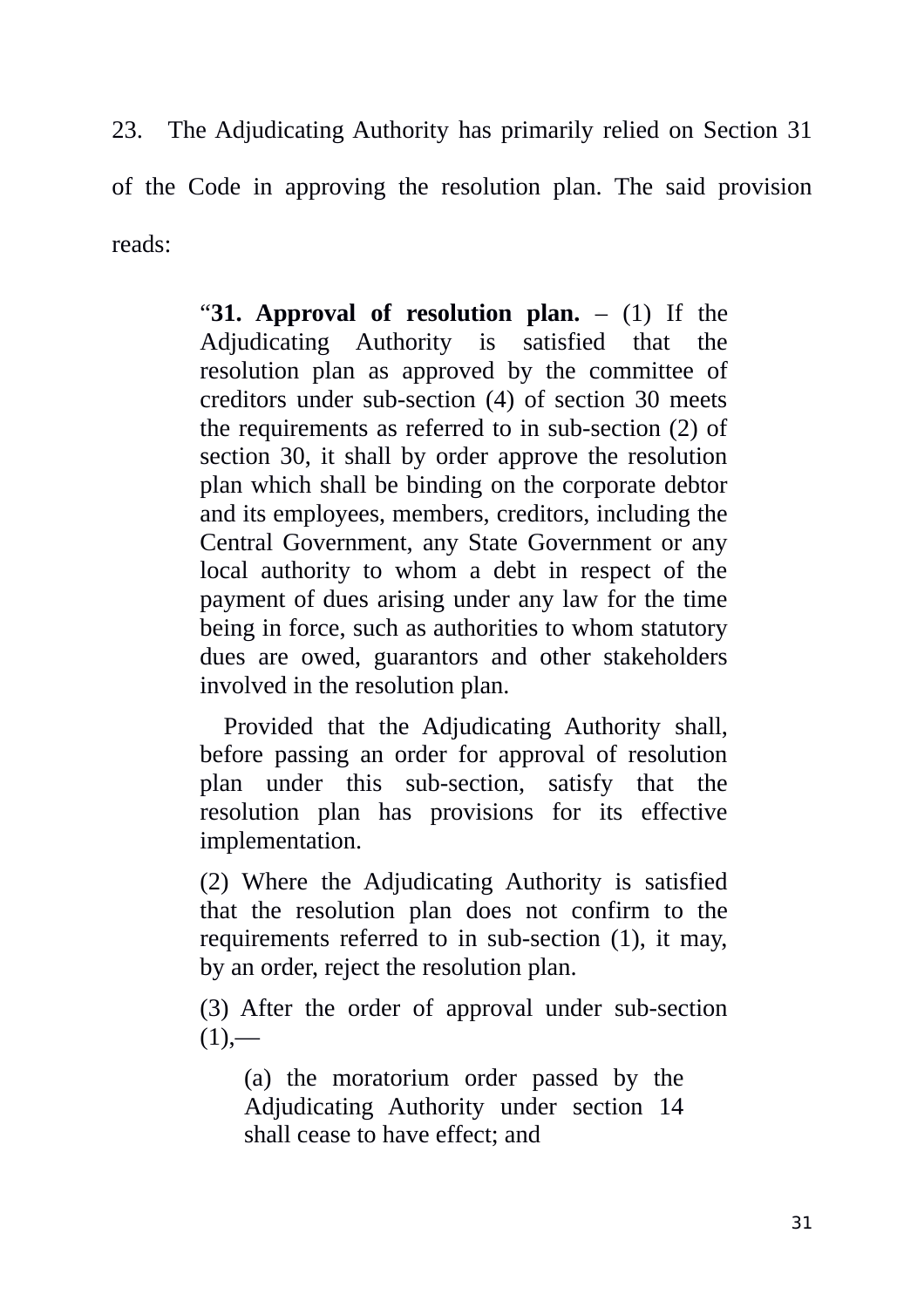(b) the resolution professional shall forward all records relating to the conduct of the corporate insolvency resolution process and the resolution plan to the Board to be recorded on its database.

(4) The resolution applicant shall, pursuant to the resolution plan approved under sub-section (1), obtain the necessary approval required under any law for the time being in force within a period of one year from the date of approval of the resolution plan by the Adjudicating Authority under sub-section (1) or within such period as provided for in such law, whichever is later.

Provided that where the resolution plan contains a provision for combination, as referred to in section 5 of the Competition Act, 2002, the resolution applicant shall obtain the approval of the Competition Commission of India under that Act prior to the approval of such resolution plan by the committee of creditors."

24. On behalf of the Indian Bank and the said promoter of the corporate debtor, reliance was placed on Clause 35 of The Insolvency and Bankruptcy Board of India (Insolvency Resolution Process for Corporate Persons) Regulations, 2016:

> "**35. Liquidation value.** (1) Liquidation value is the estimated realizable value of the assets of the corporate debtor if the corporate debtor were to be liquidated on the insolvency commencement date.

> (2) Liquidation value shall be determined in the following manner: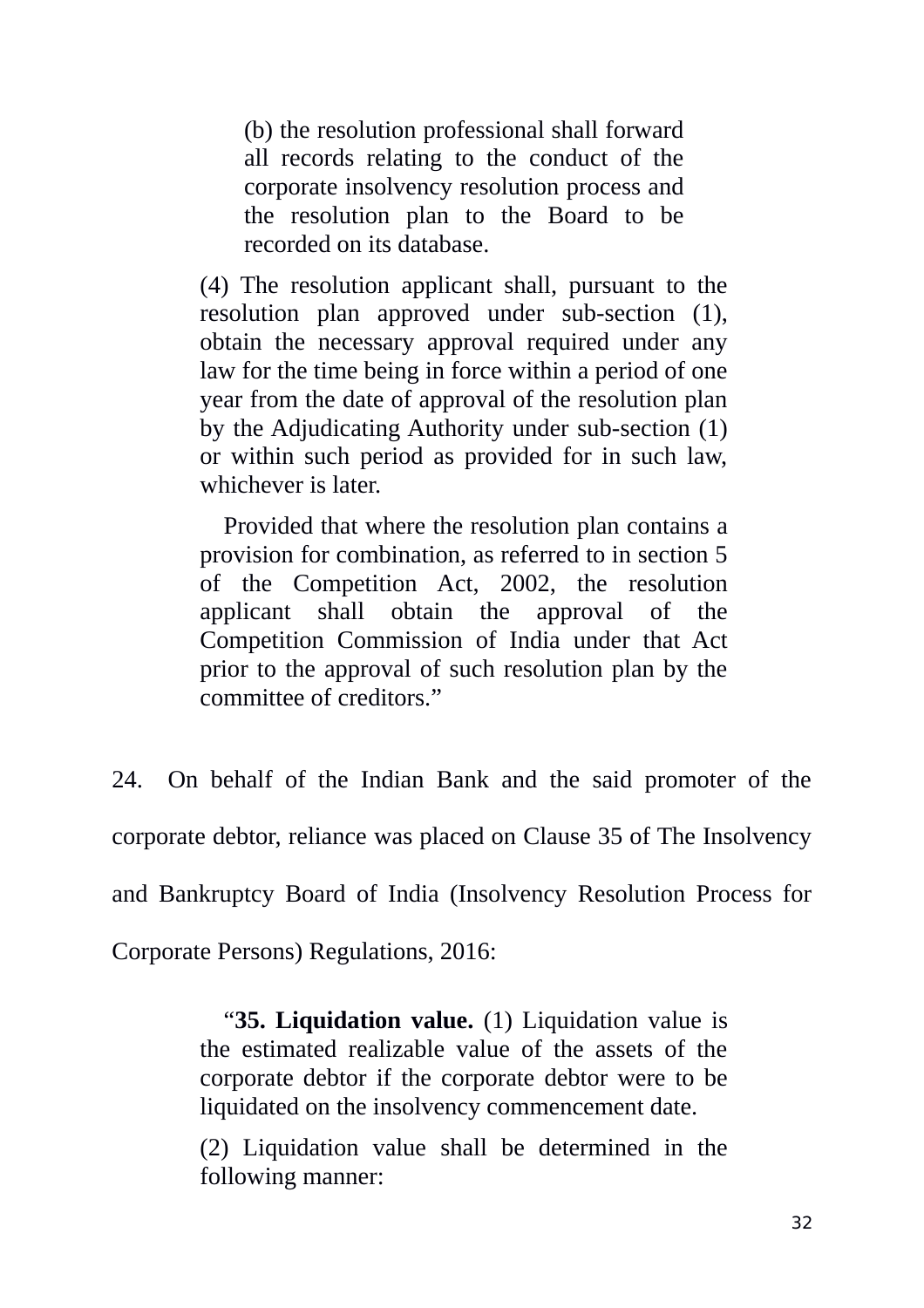(a) the two registered valuers appointed under Regulation 27 shall submit to the interim resolution professional or the resolution professional, as the case may be, an estimate of the liquidation value computed in accordance with internationally accepted valuation standards, after physical verification of the inventory and fixed assets of the corporate debtor;

(b) if in the opinion of the interim resolution professional or the resolution professional, as the case may be, the two estimates are significantly different, he may appoint another registered valuer who shall submit an estimate computed in the same manner; and

(c) the average of the two closest estimates shall be considered the liquidation value.

(3) The resolution professional shall provide the liquidation value to the committee in electronic form."

25. Now the question arises as to whether, while approving a resolution plan, the Adjudicating Authority could reassess a resolution plan approved by the Committee of Creditors, even if the same otherwise complies with the requirement of Section 31 of the Code. Learned counsel appearing for the Indian Bank and the said erstwhile promoter of the corporate debtor have emphasised that there could be no reason to release property valued at Rs.597.54 crores to MSL for Rs.477 crores. Learned counsel appearing for these two respondents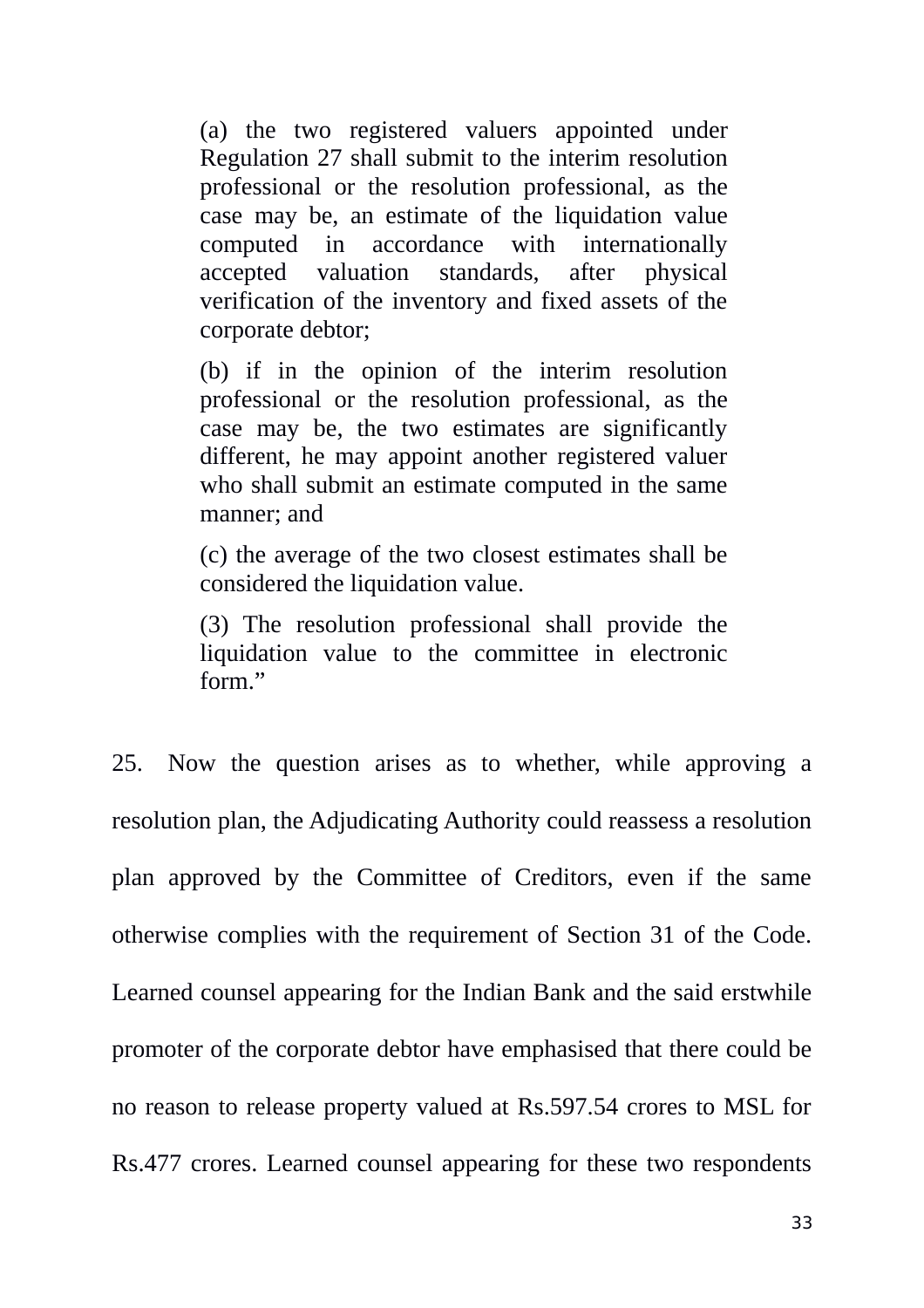have sought to strengthen their submission on this point referring to the other Resolution Applicant whose bid was for Rs.490 crores which is more than that of the appellant MSL.

26. No provision in the Code or Regulations has been brought to our notice under which the bid of any Resolution Applicant has to match liquidation value arrived at in the manner provided in Clause 35 of the Insolvency and Bankruptcy Board of India (Insolvency Resolution Process for Corporate Persons) Regulations, 2016. This point has been dealt with in the case of **Essar Steel (supra).** We have quoted above the relevant passages from this judgment.

27. It appears to us that the object behind prescribing such valuation process is to assist the CoC to take decision on a resolution plan properly. Once, a resolution plan is approved by the CoC, the statutory mandate on the Adjudicating Authority under Section 31(1) of the Code is to ascertain that a resolution plan meets the requirement of sub-sections (2) and (4) of Section 30 thereof. We, per se, do not find any breach of the said provisions in the order of the Adjudicating Authority in approving the resolution plan.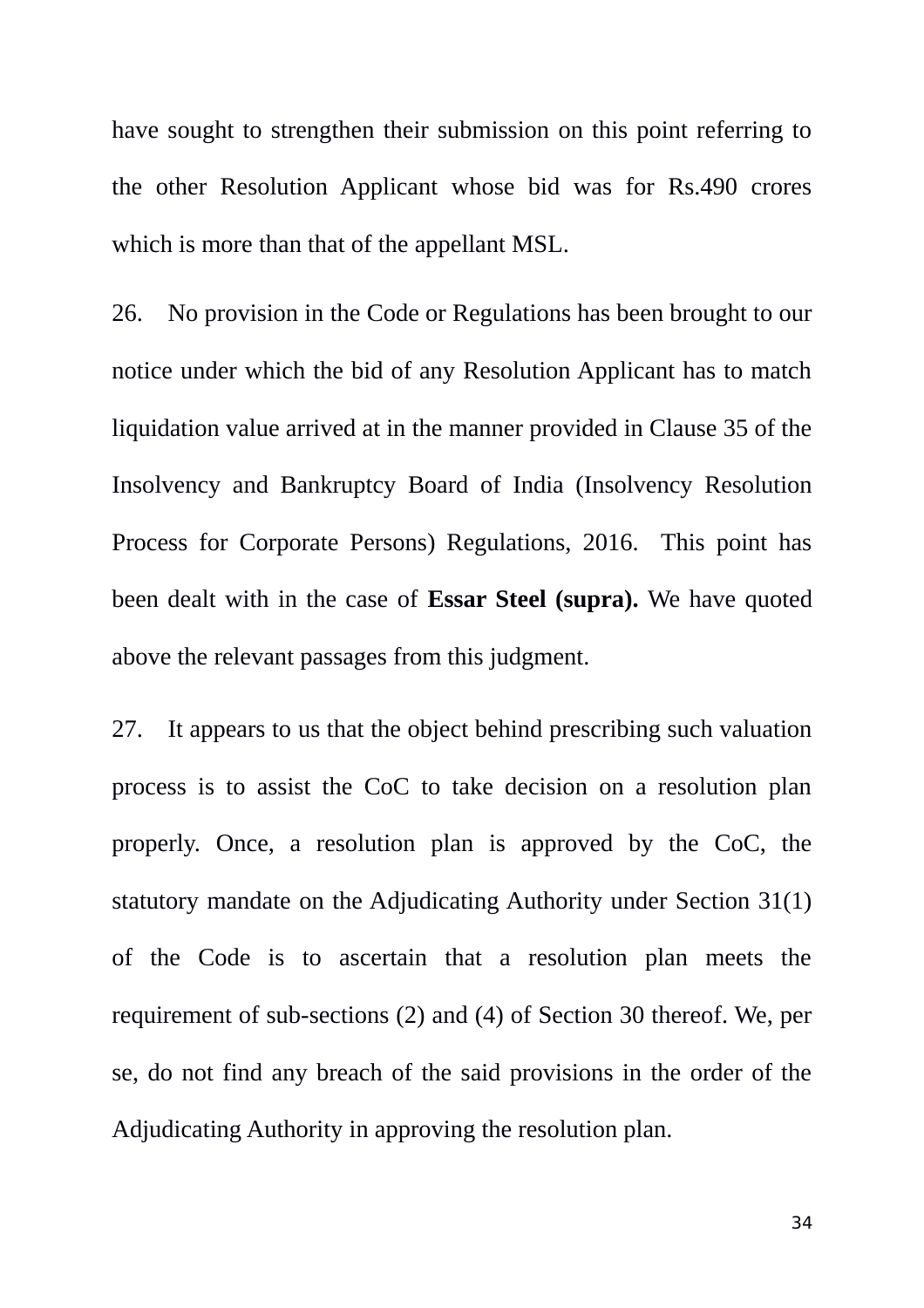28. The Appellate Authority has, in our opinion, proceeded on equitable perception rather than commercial wisdom. On the face of it, release of assets at a value 20% below its liquidation value arrived at by the valuers seems inequitable. Here, we feel the Court ought to cede ground to the commercial wisdom of the creditors rather than assess the resolution plan on the basis of quantitative analysis. Such is the scheme of the Code. Section 31(1) of the Code lays down in clear terms that for final approval of a resolution plan, the Adjudicating Authority has to be satisfied that the requirement of sub-section (2) of Section 30 of the Code has been complied with. The proviso to Section 31(1) of the Code stipulates the other point on which an Adjudicating Authority has to be satisfied. That factor is that the resolution plan has provisions for its implementation. The scope of interference by the Adjudicating Authority in limited judicial review has been laid down in the case of **Essar Steel (supra)**, the relevant passage (para 54) of which we have reproduced in earlier part of this judgment. The case of MSL in their appeal is that they want to run the company and infuse more funds. In such circumstances, we do not think the Appellate Authority ought to have interfered with the order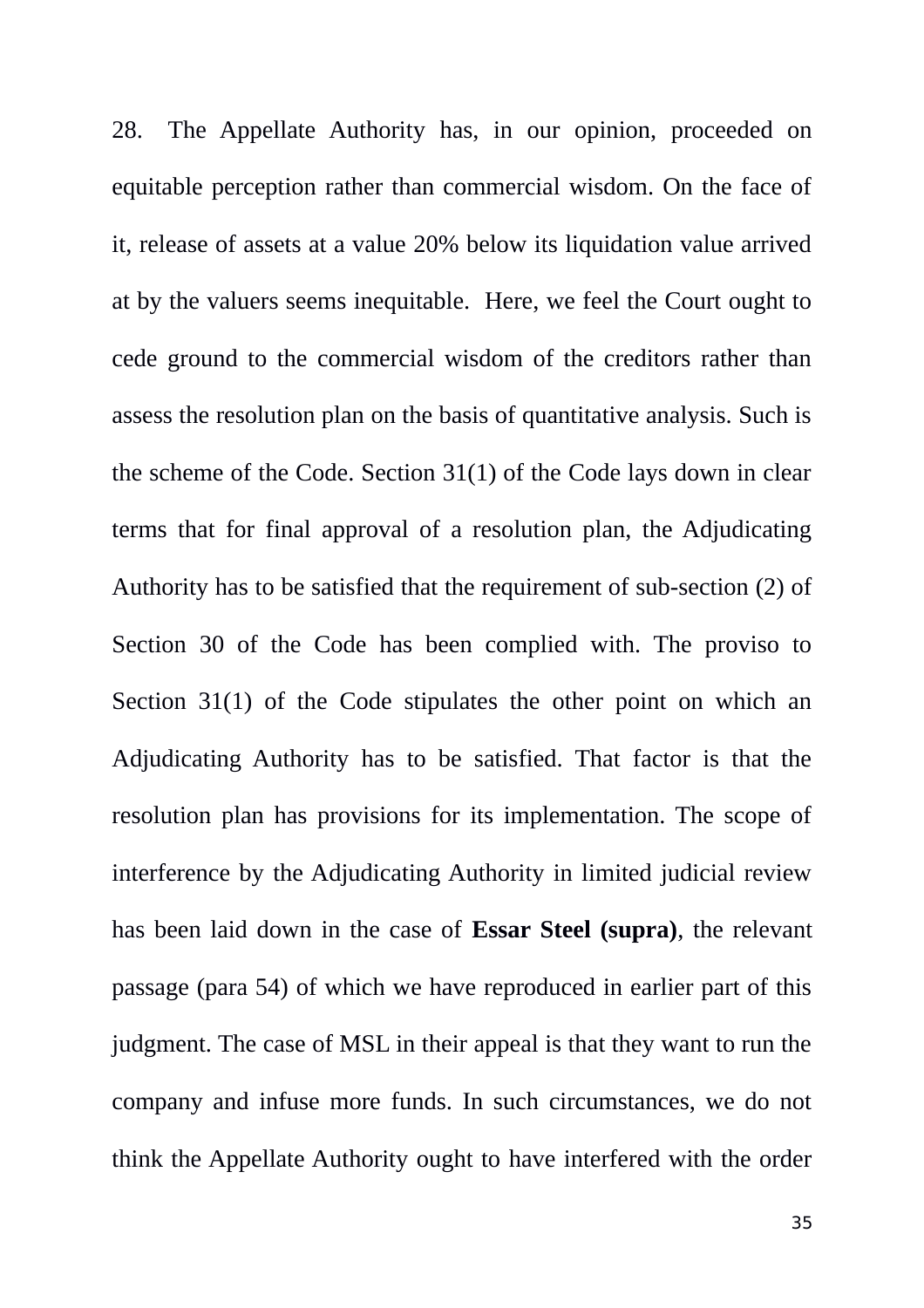of the Adjudicating Authority in directing the successful Resolution Applicant to enhance their fund inflow upfront.

29. So far as the IA taken out by the MSL is concerned, in our opinion they cannot withdraw from the proceeding in the manner they have approached this Court. The exit route prescribed in Section 12-A is not applicable to a Resolution Applicant. The procedure envisaged in the said provision only applies to applicants invoking Sections 7, 9 and 10 of the code. In this case, having appealed against the NCLAT order with the object of implementing the resolution plan, MSL cannot be permitted to take a contrary stand in an application filed in connection with the very same appeal. Moreover, MSL has raised the funds upon mortgaging the assets of the corporate debtor only. In such circumstances, we are not engaging in the judicial exercise of determining the question as to whether after having been successful in a CIRP, an applicant altogether forfeits their right to withdraw from such process or not.

30. Certain allegations were made by the MSL over failure on the part of the Resolution Professional in taking possession of the assets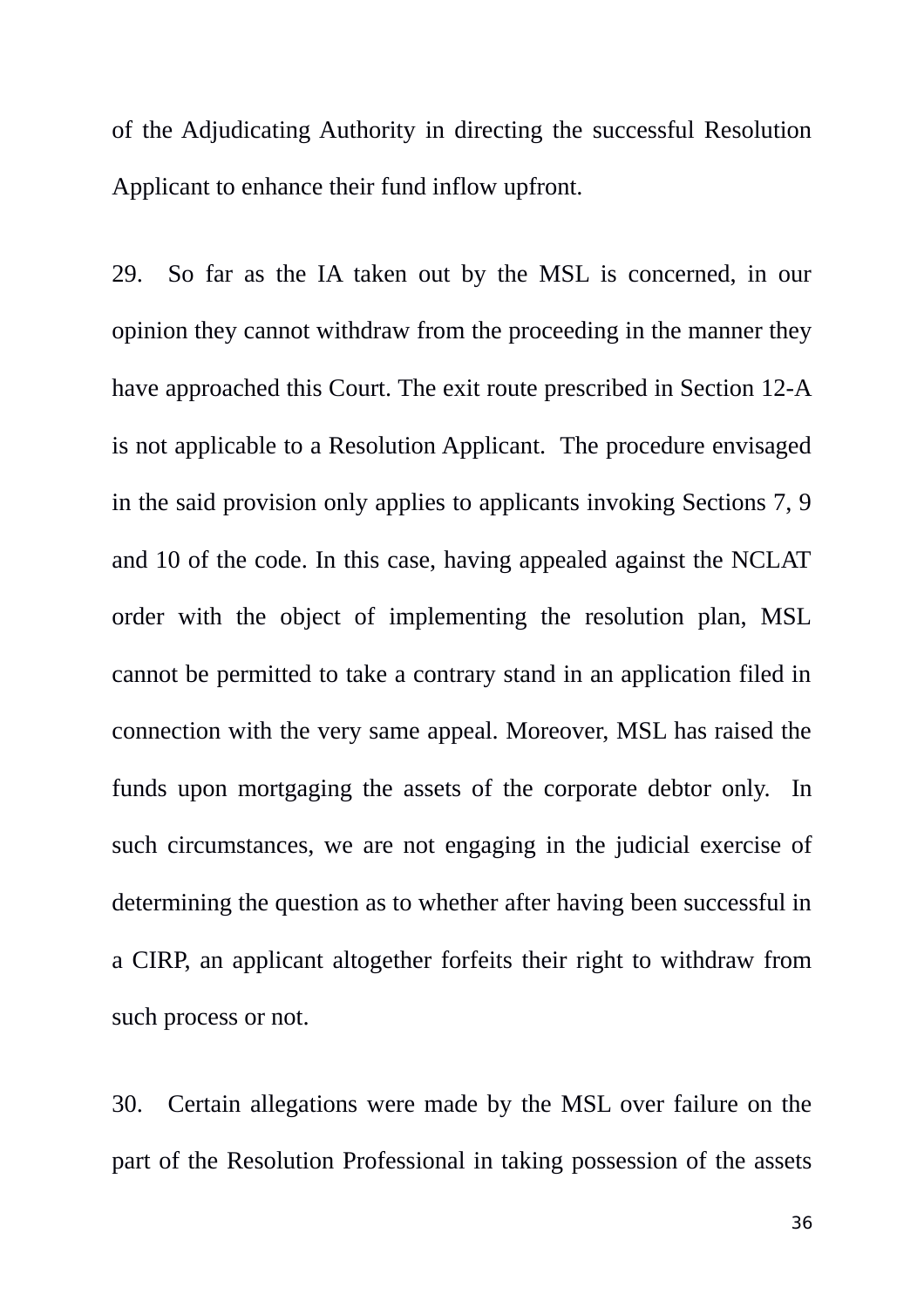of the corporate debtor and subsequently in their failure in handing over the same to MSL. These issues are factual. Mr. Neeraj Kishan Kaul, learned senior counsel appearing for the Resolution Professional disputed such allegations. The order of the NCLAT does not deal with this aspect of the controversy and we do not think we, in exercise of our jurisdiction under Section 62 of the Code ought to engage ourselves in determining that question.

31. We, accordingly, allow the appeal of MSL and set aside the order of the NCLAT under appeal before us. The order of the Adjudicating Authority passed on  $21<sup>st</sup>$  January 2019 is affirmed. MSL, however, shall remit additional sum of Rs.50,72,237/- to the Resolution Professional for further remittance to the operational creditors as per their dues. This sum has already been offered to the operational creditors, as recorded in the impugned order. We dismiss the I.A.No.115118 of 2019 taken out in connection with C.A.No.4242 of 2019. C.A.No.4967-68 of 2019 are also allowed on the same reasoning. In view of our aforesaid findings and these directions, we are not going into the question as to whether any illegality was